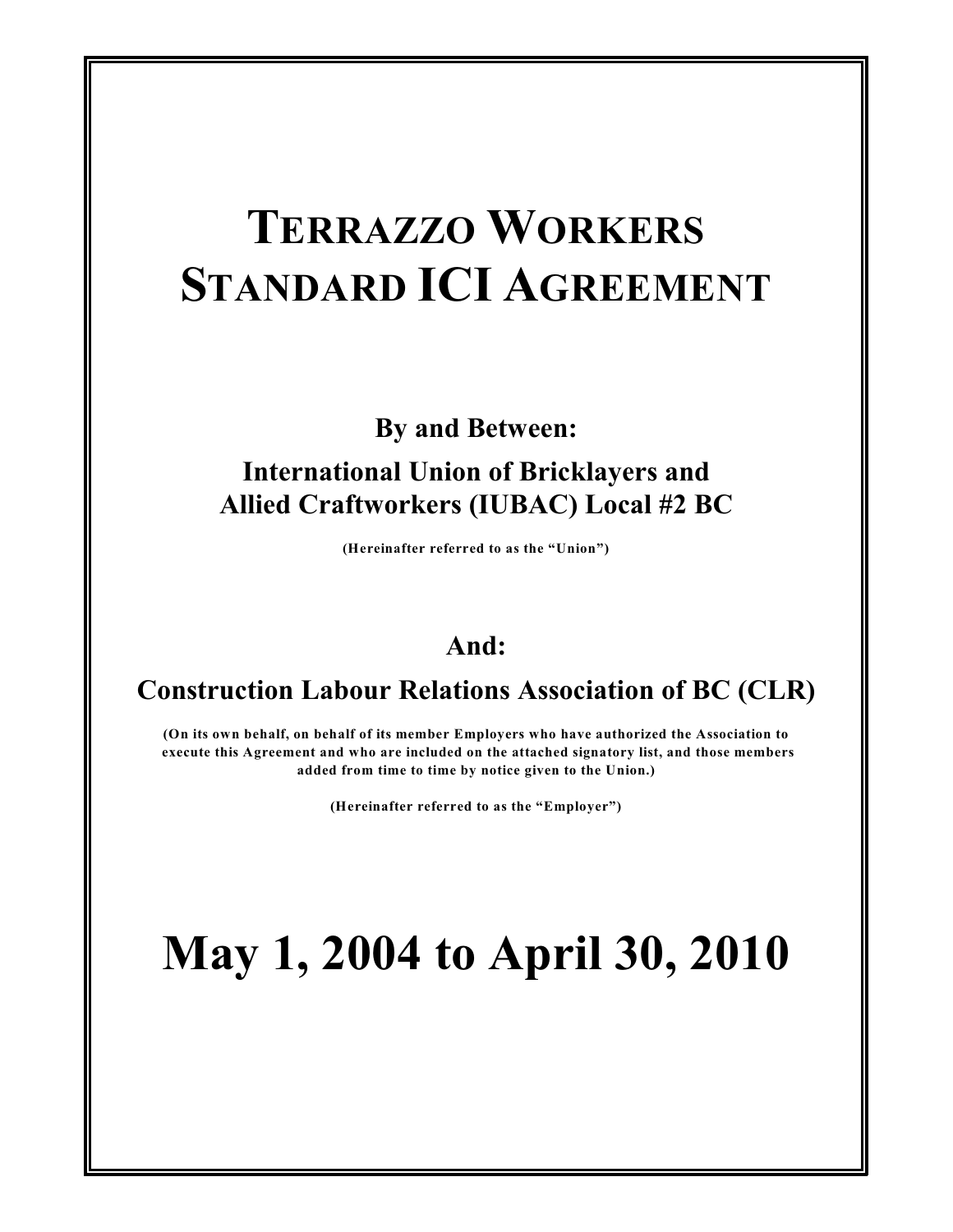# **Table of Contents**

**Refer to Appendix "A" for definitions and abbreviations applicable to this Agreement.**

| Article               | 1.000 |                                                       |
|-----------------------|-------|-------------------------------------------------------|
| Article               | 2.000 |                                                       |
| Article               | 3.000 |                                                       |
| Article               | 4.000 |                                                       |
| Article               | 5.000 |                                                       |
| Article               | 6.000 |                                                       |
| Article               | 7.000 |                                                       |
| Article               | 8.000 |                                                       |
| Article               | 9.000 |                                                       |
| <b>Article 10.000</b> |       |                                                       |
| <b>Article 11.000</b> |       |                                                       |
| Article 12.000        |       |                                                       |
| <b>Article 13.000</b> |       |                                                       |
| <b>Article 14.000</b> |       |                                                       |
| <b>Article 15.000</b> |       |                                                       |
| <b>Article 16.000</b> |       |                                                       |
| <b>Article 17.000</b> |       |                                                       |
| <b>Article 18.000</b> |       |                                                       |
|                       |       |                                                       |
| Schedule "A"          |       |                                                       |
|                       |       | <b>Employer Contributions and Employee Deductions</b> |
| Schedule "B1"         |       |                                                       |
| Schedule "B2"         |       |                                                       |
| Schedule "B3"         |       |                                                       |
| Schedule "B4"         |       |                                                       |
| Schedule "B5"         |       |                                                       |
|                       |       |                                                       |

| Appendix "A" |  |
|--------------|--|
| Appendix "B" |  |
| Appendix "C" |  |
| Appendix "D" |  |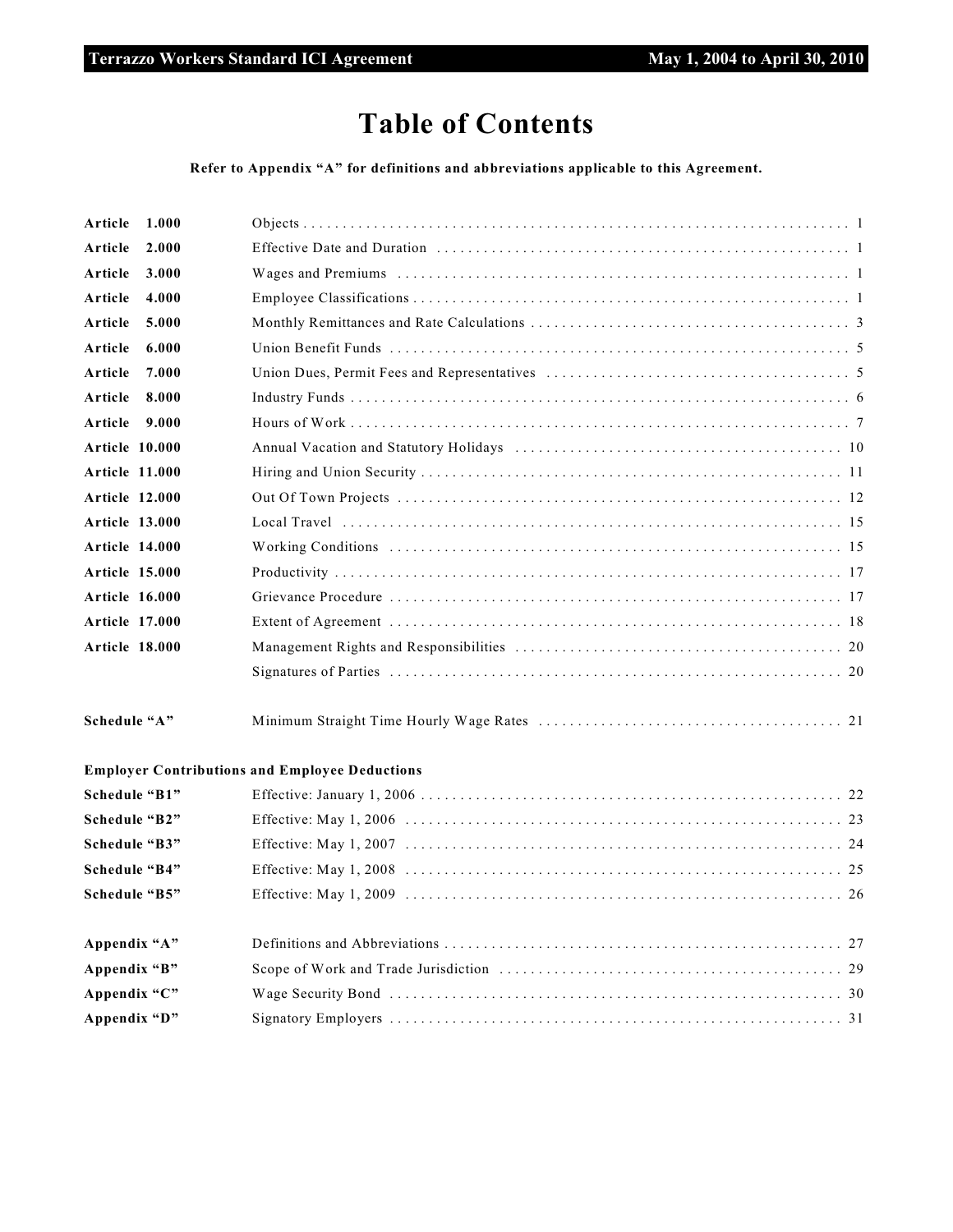#### **ARTICLE 1.000 - OBJECTS**

The objects of this Agreement shall be to stabilize the industry, elevate the trade, promote peace and harmony between Employers and Employees, facilitate the peaceful adjustment of all disputes and grievances, and prevent strikes, lockouts, waste, expense, and avoidable and unnecessary delays in construction and repair work.

#### **ARTICLE 2.000 - EFFECTIVE DATE AND DURATION**

- **2.100** This Agreement shall be for the period from and including May 1, 2004, to and including April 30, 2010, and from year to year thereafter subject to the right of either party to this Agreement, within four (4) months immediately preceding the date of expiry of this Agreement, which is April 30, 2010, or immediately preceding the last day of April in any year thereafter, by written notice to require the other party to the Agreement to commence collective bargaining.
- **2.200** Should either party give written notice to the other party pursuant hereto, this Agreement shall thereafter continue in full force and effect until the Union shall give notice of strike, or the Employer shall give notice of lockout, or the parties shall conclude a renewal or revision of this Agreement, or a new Collective Agreement.
- **2.300** The operation of Section 50(2) and Section 50(3) of the *Labour Relations Code* is hereby excluded in accordance with Section 50(4) of the *Labour Relations Code*.

#### **ARTICLE 3.000 - WAGES AND PREMIUMS**

#### **3.100 Wages**

The schedule of minimum straight time hourly wage rates provided for within Schedule "A" shall apply to all ICI projects. Wages shall be paid at end of shift at least every two (2) weeks.

#### **3.200 Height Pay**

Any Employee who is required to work any portion of a shift on hanging scaffolds at a height of more than fifty (50) feet from the ground on the exterior of a structure or vessel, or more than fifty (50) feet from the floor or bottom in the interior of a structure or vessel, shall be paid a premium of twenty five cents (\$0.25) per hour above such Employee's otherwise applicable straight time hourly wage rate for the entire shift. Notwithstanding the foregoing, such premium shall not apply to full width suspended scaffolds with proper guard rails.

#### **3.300 Underground Premium**

Any Employee working on an Industrial Construction project who is required to work underground shall receive a premium of ten percent (10%) over and above such Employee's otherwise applicable minimum straight time hourly wage rate on the project. Notwithstanding the foregoing, such premium shall not apply to work performed in the basement of a building and/or in an open ditch.

#### **ARTICLE 4.000 - EMPLOYEE CLASSIFICATIONS**

#### **4.100 Foremen**

- **4.101** If an Employer employs six (6) or more Employees on a project, such Employer shall designate one (1) of the Employees to act as an "A" Foreman. The minimum straight time hourly wage rate for an "A" Foreman shall be 115% of the applicable Terrazzo Mechanic minimum straight time hourly wage rate on the project.
- **4.102** If an Employer employs three (3) or more Employees on a project, such Employer shall designate one (1) of the Employees to act as a "B" Foreman. A "B" Foreman shall receive a premium of one dollar (\$1.00) per hour over and above the applicable Terrazzo Mechanic minimum straight time hourly wage rate on the project.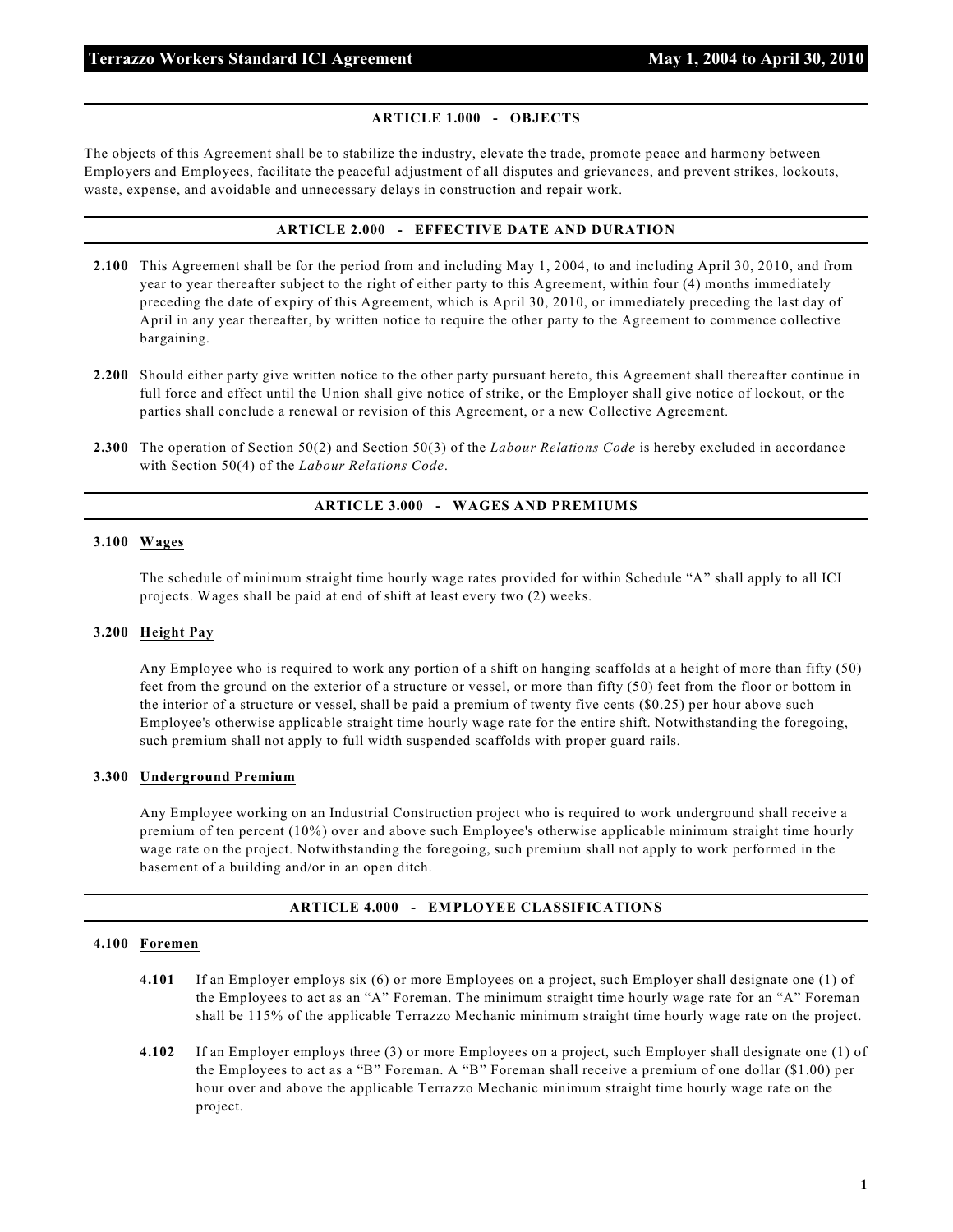#### **4.200 Terrazzo Mechanic**

A Terrazzo Mechanic shall be defined as any Employee who is qualified to perform all terrazzo related work outlined within both the National Occupational Analysis and Tilesetters Red Seal Program.

#### **4.300 Helper**

The minimum straight time hourly wage rate for a Helper shall be eighty-five percent (85%) of the applicable Terrazzo Mechanic minimum straight time hourly wage rate on the project. All Employer contributions and Employee deductions shall apply.

#### **4.400 Apprentices**

The Union shall regulate the apprenticeship program, but shall not have the authority to institute rules and/or regulations and/or restrictions which are inconsistent with this Agreement and/or the Tilesetters Red Seal Program.

#### **4.401 Monetary Package**

- **(a)** The minimum straight time hourly wage rate for an Apprentice shall be determined as a percentage of the applicable Terrazzo Mechanic minimum straight time hourly wage rate on the project. Refer to Article 4.402 for corresponding percentages.
- **(b)** All Employer contributions and Employee deductions shall apply. Notwithstanding the foregoing, the applicable Employer Pension Plan contribution does vary according to the term of apprenticeship. Refer to Schedules "B1", "B2", "B3", "B4" and "B5" for details.

#### **4.402 Classification and Recruitment**

**(a)** The Apprentice classification shall consist of the following sub classifications.

|  |  | A6 $(6^{th}$ Term) Apprentice $(90\%)$ sixth six (6) months of work |
|--|--|---------------------------------------------------------------------|
|  |  | A5 $(5th Term)$ Apprentice $(80%)$ fifth six (6) months of work     |
|  |  | A4 $(4th Term)$ Apprentice (70%) fourth six (6) months of work      |
|  |  | A3 $(3rd Term)$ Apprentice $(65%)$ third six (6) months of work     |
|  |  | A2 $(2nd Term)$ Apprentice $(60%)$ second six (6) months of work    |
|  |  | A1 $(1^{st}$ Term) Apprentice $(55%)$ first six (6) months of work  |

- **(b)** All new Apprentices shall be classified as an A1  $(1<sup>st</sup> Term)$  Apprentice. Wherever possible, new Apprentices shall be recruited from the ranks of Pre-Apprentices.
- **(c)** The Union shall retain final authority to approve all applications for apprenticeship, and such approval shall be granted at the Union's discretion.
- **(d)** All indentures shall be executed in triplicate. The original copy shall be given to the Apprentice, the second copy shall be retained by the Employer, and the third copy shall be filed with the Union.

#### **4.403 Training**

The Tilesetters Red Seal Program shall supercede any/all contrary provisions of Article 4.403.

- **(a)** Apprentices shall serve a three (3) year period of continuous employment at the terazzo trade, including school instruction if provided. The first three (3) months of such period shall be a probationary period.
- **(b)** Apprentices shall be given a thorough training in all aspects of the trade.
- **(c)** Apprentices shall work a minimum of one (1) year under the supervision of a Terrazzo Mechanic.
- **(d)** Upon completion of the Tilesetters Red Seal Program, the Apprentice shall be reclassified as a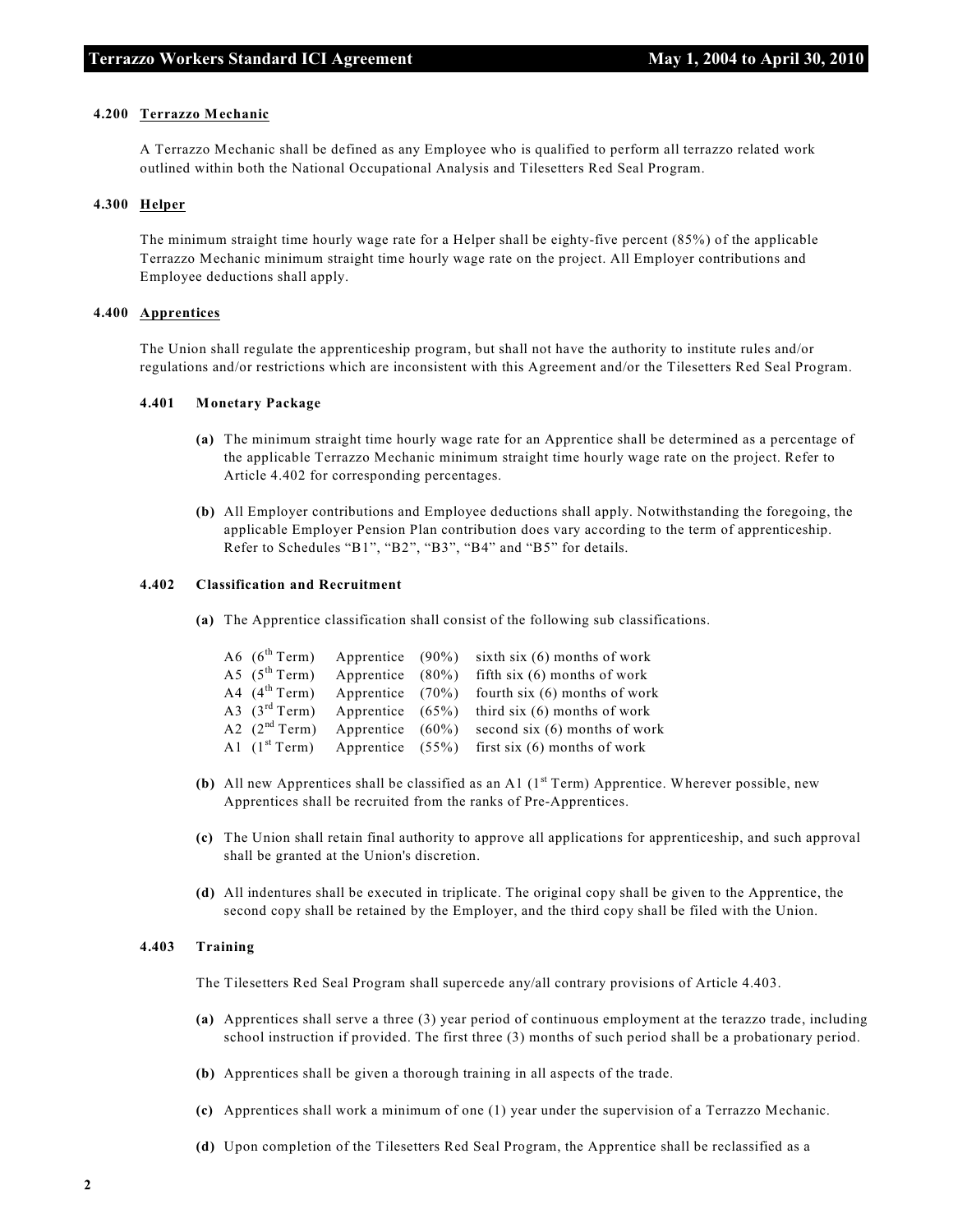Terrazzo Mechanic.

#### **4.404 Apprentice Log Book**

- **(a)** An Apprentice Log Book shall be developed in which the Apprentice shall maintain an accurate record of his employment hourly work functions, and such Log Book shall include space for verification by a Terrazzo Mechanic, as well as by the Employer.
- **(b)** Apprentices shall ensure their Log Book is complete and up-to-date. Such Log Book shall be reviewed periodically by the Union, and shall be used to determine whether or not the Apprentice is receiving training in accordance with the apprenticeship program.

#### **4.405 Employment Ratios**

An Employer shall be permitted to employ one (1) Apprentice for each two (2) Terrazzo Mechanics. Such ration shall be calculated on a company wide basis.

#### **4.500 Pre-Apprentices**

The parties have agreed to establish a Pre-Apprentice classification within this Agreement for work on ICI projects. The parties have further agreed that the following provisions shall be those which apply to such classification. Such provisions shall govern all conditions of work for a Pre-Apprentice. No other restrictions shall apply.

#### **4.501 Monetary Package**

- **(a)** The minimum straight time hourly wage rate for a Pre-Apprentice shall be ten dollars (\$10.00) per hour. All Employer contributions and Employee deductions shall apply, except as otherwise provided below.
	- **(i)** Neither the Employer Pension Plan contribution nor the Employee Pension Plan deduction shall be required on behalf of a Pre-Apprentice.
	- **(ii)** A Pre-Apprentice shall not be eligible to participate in the Bricklayers and Masons Welfare Plan until six (6) months after date of hire. During this period, the Employer Welfare Plan contribution shall not be required on behalf of a Pre-Apprentice.

#### **4.502 Advancement**

A Pre-Apprentice may advance to the classification of an Apprentice, or alternatively to the classification of a Helper, upon the recommendation of the Union and the Employer.

#### **4.503 Union Membership**

A Pre-Apprentice shall become a Union member upon hire, and the Union shall charge a Pre-Apprentice no more than one hundred dollars (\$100.00) as a Union membership fee.

#### **ARTICLE 5.000 - MONTHLY REMITTANCES AND RATE CALCULATIONS**

#### **5.100 Monthly Remittances**

- **5.101** The Employer shall remit to the Union all Employer contributions and Employee deductions required in accordance with this Agreement on behalf of Employees working under the terms of this Agreement.
- **5.102** Such remittance shall be made by a single payment, accompanied by a correctly completed Monthly Employer Contribution Report, and shall be received by the Union not later than the fifteenth (15th) calendar day of the month following that for which such payments are payable.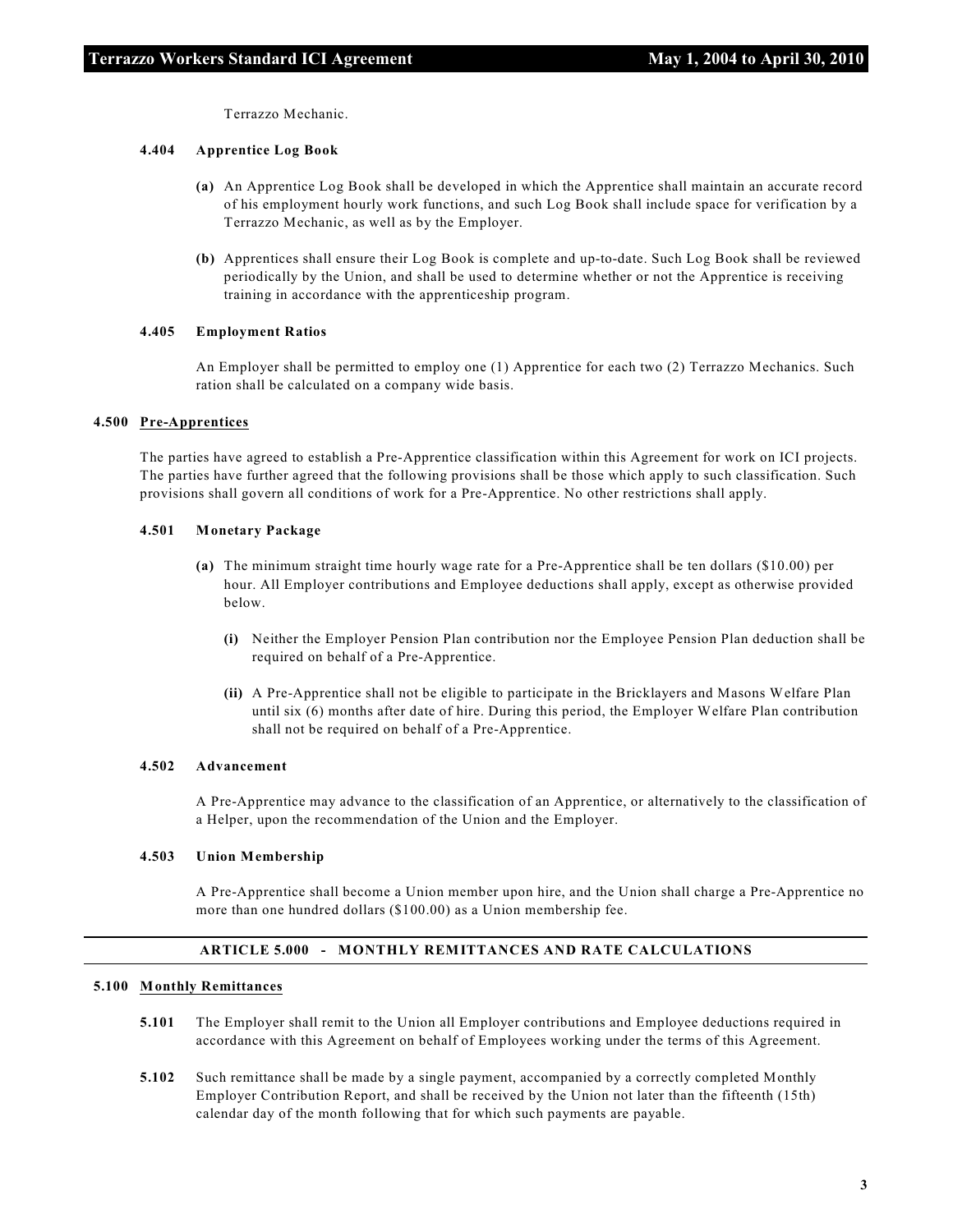- **5.103** The Union shall notify the Employer, in writing, of any delinquent remittance. If the Employer fails to respond to such notification, within two (2) regular working days of receiving same, the Union shall require the delinquent Employer to pay the greater of either a penalty in the amount of ten percent (10%) of the delinquent remittance, or a sum of fifteen dollars (\$15.00).
- **5.104** Notwithstanding Article 11.300, the Union may also withdraw its members from a delinquent Employer, and such withdrawal shall not be deemed a violation of this Agreement.
- **5.105 (a)** All Employer contributions and Employee deductions required under the terms of this Agreement, are deemed, without exception, to be held in trust by the Employer until remitted in the manner set forth in Article 5.100.
	- **(b)** Furthermore, all Employer contributions and Employee deductions required under the terms of this Agreement, are also deemed, without exception, to be wages due the Employee, which the Employee has chosen to assign to the respective Plans, Funds, Organizations, etc., for the purposes of receiving benefits from same.
	- **(c)** As a result, if the Employer fails to remit all Employer contributions and Employee deductions required under the terms of this Agreement, and/or if the Employer fails to deduct such Employee deductions required under the terms of this Agreement from an Employee's pay cheque, such Employer shall be liable for the full amount due.
- **5.106** As a condition of employment, each Employee shall submit to the Union a written authorization for all Employee deductions required in accordance with this Agreement. Thereafter, if the Employer subsequently fails to make the required Employee deduction(s), such Employer shall be held liable for the amount due.
- **5.107** The Union shall, once each month after receiving the combined monthly remittance from each Employer, allocate and/or distribute the monies of such combined remittances to the various Plans, Funds, Organizations, etc. in the appropriate manner. The Union acknowledges that such Plans, Funds, Organizations, etc. are entitled to receive such monies, and that such monies are, in fact, held in trust by the Union until properly allocated and/or distributed.

#### **5.200 Calculation of Monetary Package and Wage Rates**

The Union and CLR shall mutually agree on all calculations involved in determining the breakdown of the monetary package, and hourly wage rates for all Employee classifications and/or premiums requiring calculation. The Union and CLR shall also mutually agree on the format of the Monthly Employer Contribution Report. Such mutual agreements shall be reached prior to such information and/or documents being distributed to either the Union membership and/or any Employer signatory to this Agreement. The foregoing shall not be interpreted to mean the Union does not retain sole authority to determine allocation of the monetary package.

#### **5.300 Inspection of Employer Records**

- **5.301** The Trustees of the Bricklayers and Masons Welfare Plan and Pension Fund may appoint an independent accounting firm to inspect the payroll and monthly remittance records of a delinquent Employer. Notwithstanding the foregoing, only Employer records for the immediately preceding twelve (12) month period shall be subject to inspection.
- **5.302** Such inspection shall take place during regular working hours and the results shall be reported to the various Plans, Funds, Organizations, etc. in respect of which Employer contributions and/or Employee deductions are required in accordance with this Agreement.
- **5.303** In the event such inspection reveals that the Employer did not properly remit any/all Employer contributions and/or Employee deductions required in accordance with this Agreement, the Employer shall, at the direction of the Trustees, be required to remit all outstanding Employer contributions and/or Employee deductions, and/or reimburse the Bricklayers and Masons Welfare Plan and Pension Fund for the cost of the inspection.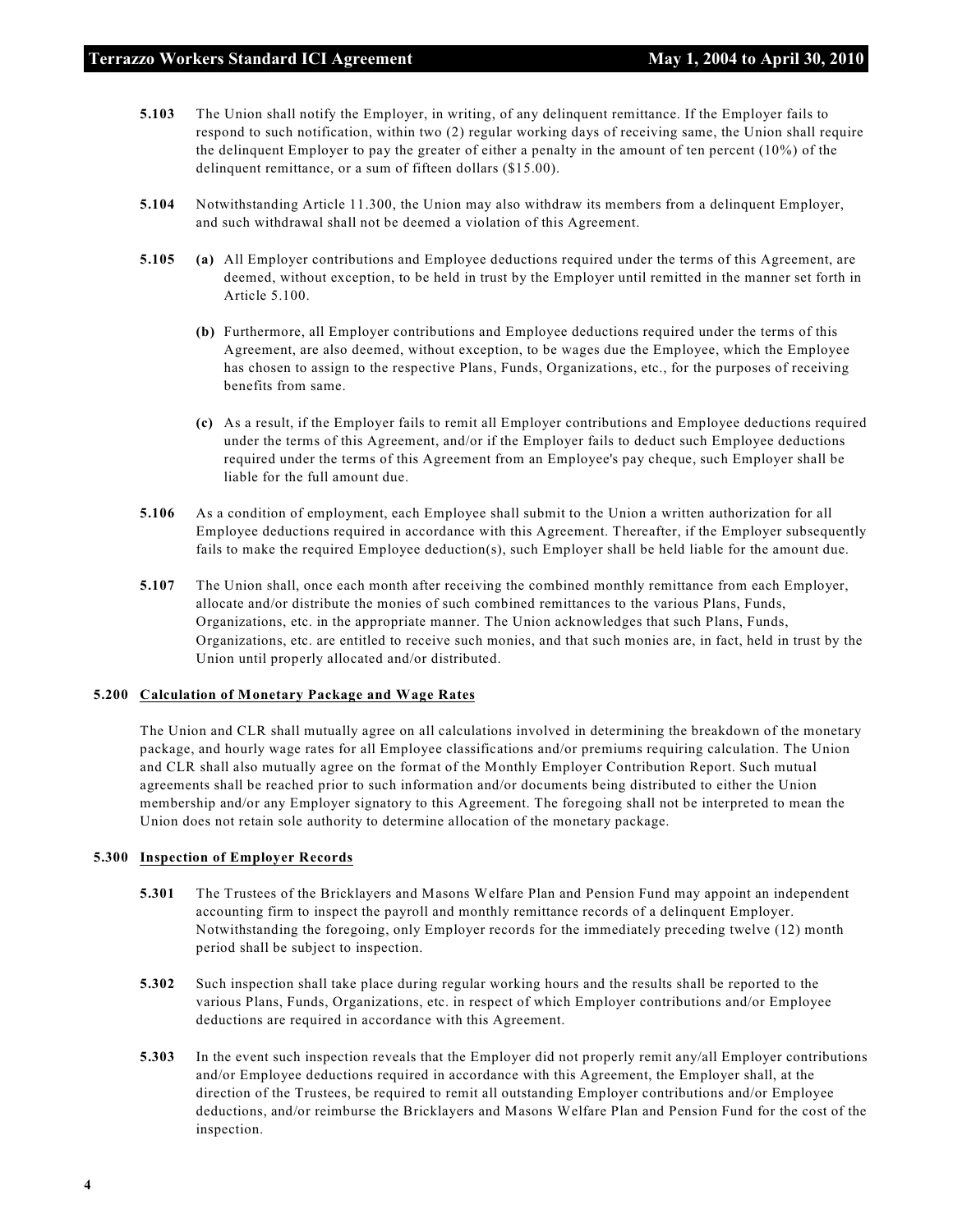**5.304** Refer also Article 5.104.

#### **5.400 Wage Security Bond**

Refer to Appendix "C".

#### **ARTICLE 6.000 - UNION BENEFIT PLANS**

Refer to the Terrazzo Standard ICI Agreement (May 1, 2000 to April 30, 2004) for the applicable Employer contributions for all hours worked prior to January 1, 2006.

#### **6.100 Administration**

The Bricklayers and Masons Welfare Plan and Pension Fund shall be administered by a Board of Trustees consisting of four (4) representatives appointed by the MCA of BC and four (4) representatives appointed by the Union. The Employers signatory to this Agreement hereby delegate all rights to representation on the Board of Trustees to the MCA of BC.

#### **6.200 Bricklayers and Masons Welfare Plan**

The Employer shall contribute the required amount(s) to the Bricklayers and Masons Welfare Plan in the manner set forth in Article 5.000. Such amount(s), and the effective date(s) applicable thereto, shall be as stipulated within Schedules "B1", "B2", "B3", "B4" and "B5" attached hereto.

#### **6.300 Bricklayers and Masons Pension Fund**

- **6.301** The Employer shall contribute the required amount(s) to the Bricklayers and Masons Pension Fund in the manner set forth in Article 5.000. Such amount(s), and the effective date(s) applicable thereto, shall be as stipulated within Schedules "B1", "B2", "B3", "B4" and "B5" attached hereto. The Employer shall annually issue to each Employee, on his T-4 slip, a statement of contributions made to the Pension Plan on behalf of such Employee.
- **6.302** The Employer shall process an Employee Pension Fund deduction for the required amount(s) in the manner set forth in Article 5.000. Such amount(s), and the effective date(s) applicable thereto, shall be as stipulated within Schedules "B1", "B2", "B3", "B4" and "B5" attached hereto.

## **ARTICLE 7.000 - UNION DUES, PERMIT FEES AND REPRESENTATIVES**

#### **7.100 Union Dues**

The Employer shall deduct such amount(s) as the Union directs, on a monthly, weekly and/or hourly basis, and shall forward such deductions in the manner set forth in Article 5.000. Notwithstanding the foregoing, the Union shall provide the Employer with not less than thirty (30) days written notice of a change in the Union Dues deduction amount(s). Refer also to Schedules "B1", "B2", "B3", "B4" and "B5".

#### **7.200 Union Permit Fees**

The Union retains the right to direct Employers to deduct a monthly permit fee from the pay cheque of any/all Employees working for such Employer under the terms of a Union permit, as opposed to Union membership. The amount of such permit fee shall be sixty dollars (\$60.00) per month, unless otherwise adjusted by the Union. Appropriate notice shall be given CLR and signatory Employers upon any adjustment to the amount of the monthly permit fee.

#### **7.300 Union Representatives**

**7.301** Union Representatives, in the carrying out of their regular duties, shall be permitted access to a project during the meal period(s), but at any other time shall first be required to notify the Employer.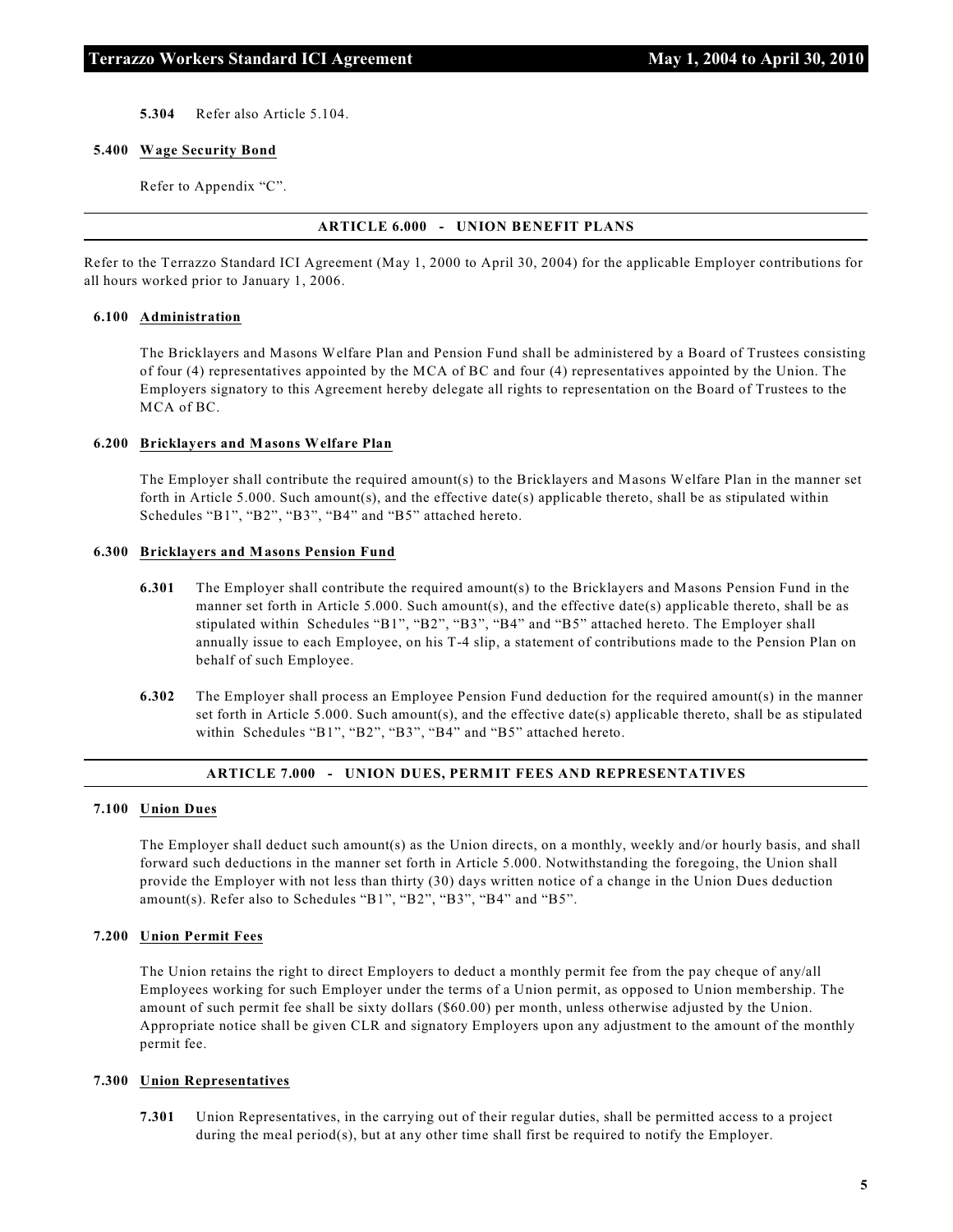**7.302** Job Stewards shall be recognized on all projects and shall not be discriminated against. The Union shall notify the Employer, in writing, of the name of the Job Steward and any subsequent change thereto.

#### **ARTICLE 8.000 - INDUSTRY FUNDS**

Refer to the Terrazzo Standard ICI Agreement (May 1, 2000 to April 30, 2004) for the applicable Employer contributions for all hours worked prior to January 1, 2006.

#### **8.100 Bricklayers Joint Labour-Management Training Fund (BJLMTF)**

Effective January 1, 2006 the Employer shall contribute fifty cents (\$0.50) per hour worked to the Bricklayers Joint Labour-Management Training Fund (BJLMTF) in the manner set forth in Article 5.000. The BJLMTF shall be established and administered in the manner provided for within the Bricklayers Standard Industrial Agreement.

#### **8.200 Contract Administration Fund**

#### **8.201 Employer Contribution**

- **(a)** The Employer shall contribute thirteen cents (\$0.13) per hour worked, inclusive of GST, to the Contract Administration Fund in the manner set forth in Article 5.000. CLR may alter this amount by providing the Union with sixty (60) calendar days written notice.
- **(b)** Any cost incurred by the Union with respect to having to change the Monthly Employer Contribution Report, as a direct result of a change in the Contract Administration Fund contribution amount, shall be borne by CLR.

#### **8.202 Union Collection and Payment**

- **(a)** The Union shall collect and forward to CLR, without exception, all monies designated for the Contract Administration Fund and received in accordance with the Monthly Employer Contribution Report.
- **(b)** Such payment to CLR shall be made by the Union not later than the last day of the month in which such amount was received and shall be accompanied with a summary report form which shall include at least the following information for each Employer from whom contributions were collected:
	- name of Employer,
	- number of contribution hours,
	- total contribution amount, and
	- period for which contributions were payable.
- **(c)** The Union shall be entitled to deduct an amount equal to six percent (6%) of the total collected Employer contributions to the Contract Administration Fund to cover administration costs, prior to forwarding such contributions to CLR. The amount of such deduction shall also be included on the form provided for in Article 8.202 (b).
- **(d)** A designated representative of CLR may inspect, upon appointment, the receipts and records of the Union related to the Contract Administration Fund.

#### **8.300 Rehabilitation Plan**

The Employer shall contribute two cents (\$0.02) per hour worked to the Rehabilitation Plan in the manner set forth in Article 5.000.

#### **8.400 Jurisdictional Assignment Plan (JAP)**

The Employer shall contribute one cent (\$0.01) per hour worked to Jurisdictional Assignment Plan (JAP) in the manner set forth in Article 5.000. The JAP, as agreed to by and between the BCYT and CLR, shall be binding upon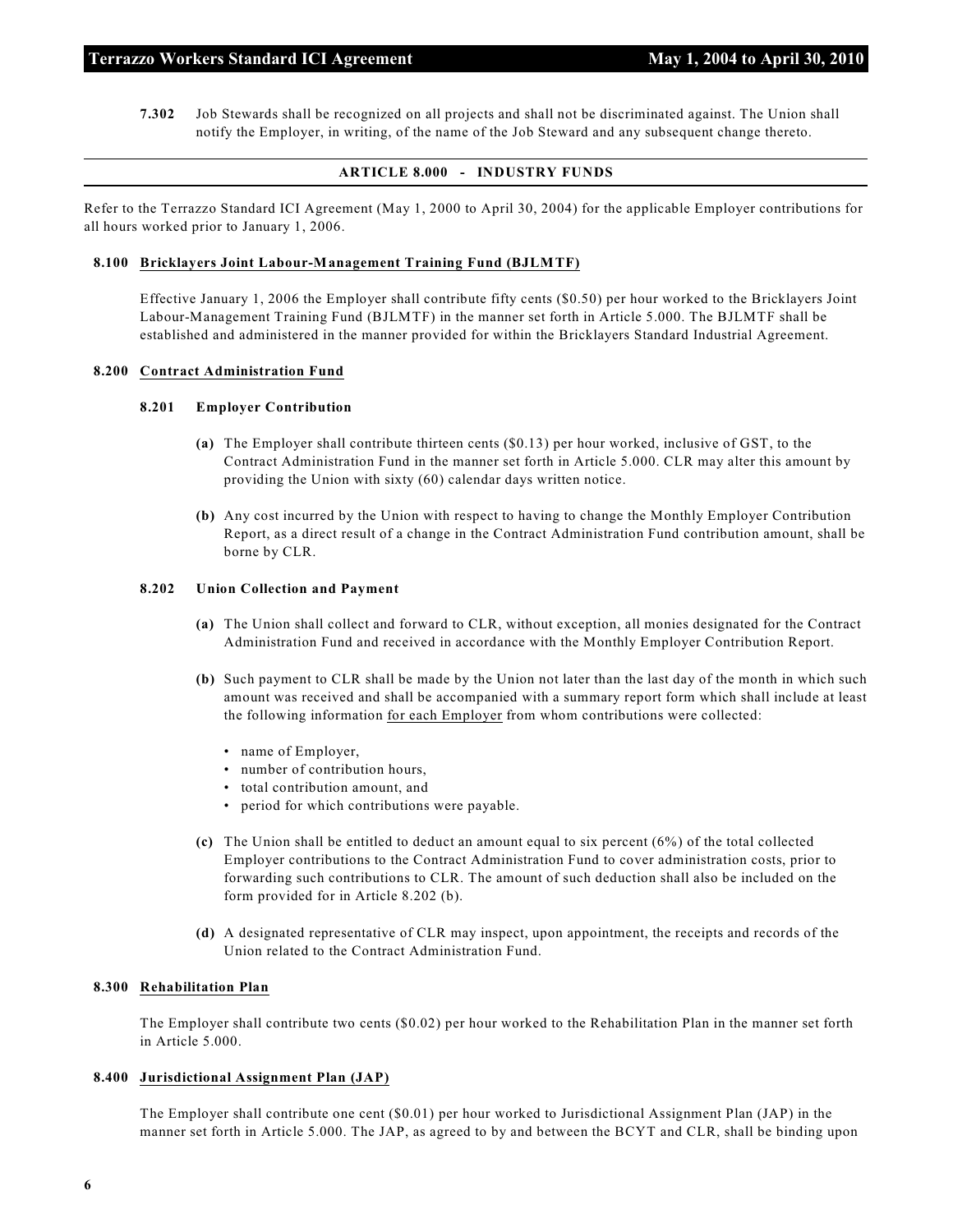the parties. Notwithstanding the foregoing, where the Employer makes an assignment of work to another constituent union or local union of the BCBCBTU, which is challenged under the JAP, the Union will not make any claim or bring any independent action for back pay or any other damages through the Umpire, Arbitration or the LRB, unless the Union has obtained a ruling from the Umpire in its favour, in which event the Union shall be entitled to claim damages through collective agreement arbitration for noncompliance with the Umpire's ruling for the period subsequent to the ruling.

#### **8.500 BCBCBTU Fund**

The Employer shall contribute one cent (\$0.01) per hour worked to the BCBCBTU Fund in the manner set forth in Article 5.000. Notwithstanding the foregoing, such requirement shall continue only for as long as the Bargaining Council structure continues to exist pursuant to the Labour Relations Code.

#### **8.600 BCYT Fund**

The Employer shall deduct ten cents (\$0.10) per hour worked from each Employee's pay cheque, and shall remit such deduction to the BCYT Fund in the manner set forth in Article 5.000.

#### **ARTICLE 9.000 - HOURS OF WORK**

#### **9.100 Shifts**

#### **9.101 Starting and Stopping**

- **(a)** Notwithstanding any/all contrary provisions of this Agreement, the scheduled start time of any shift may be varied by up to one (1) hour earlier or later at the discretion of the Employer.
- **(b)** Employees shall be at the work place and ready to start work at the designated starting time, except as may otherwise be provided by this Agreement. On Industrial projects the starting and stopping times shall be at the tool lock-up, or on non Camp projects, the lunchroom.

#### **9.102 Day Shift**

The regular work day shall be eight (8) hours between the hours of 7:30 am and 4:00 pm, with a one-half  $(\frac{1}{2})$  hour mid-shift lunch break. The regular work week shall be five (5) days, forty (40) hours, between 7:30 am Monday and 4:00 pm Friday.

#### **9.103 Afternoon and Night Shift**

The Employer may schedule an afternoon and/or night shift if/as required. Two (2) consecutive days shall be necessary to constitute an afternoon shift and three (3) consecutive days shall be necessary to constitute a night shift. It shall not be necessary for there to be a day shift in order for there to be an afternoon and/or a night shift.

#### **9.104 Shift Premiums**

The Employer shall pay a shift premium over and above the otherwise applicable minimum straight time hourly wage rate to any Journeyperson who is employed on an afternoon or night shift. The minimum straight time hourly wage rate applicable for all other Employee classifications shall be recalculated accordingly. Such shift premium shall be paid in accordance with the following schedule.

Day Shift: No shift premium.

Afternoon Shift: The applicable minimum straight time hourly wage rate shall be increased by seven percent (7.0%) for each hour worked on any shift which commences between 3:30 pm and 8:30 pm. Second and subsequent meal breaks are not considered to be hours worked.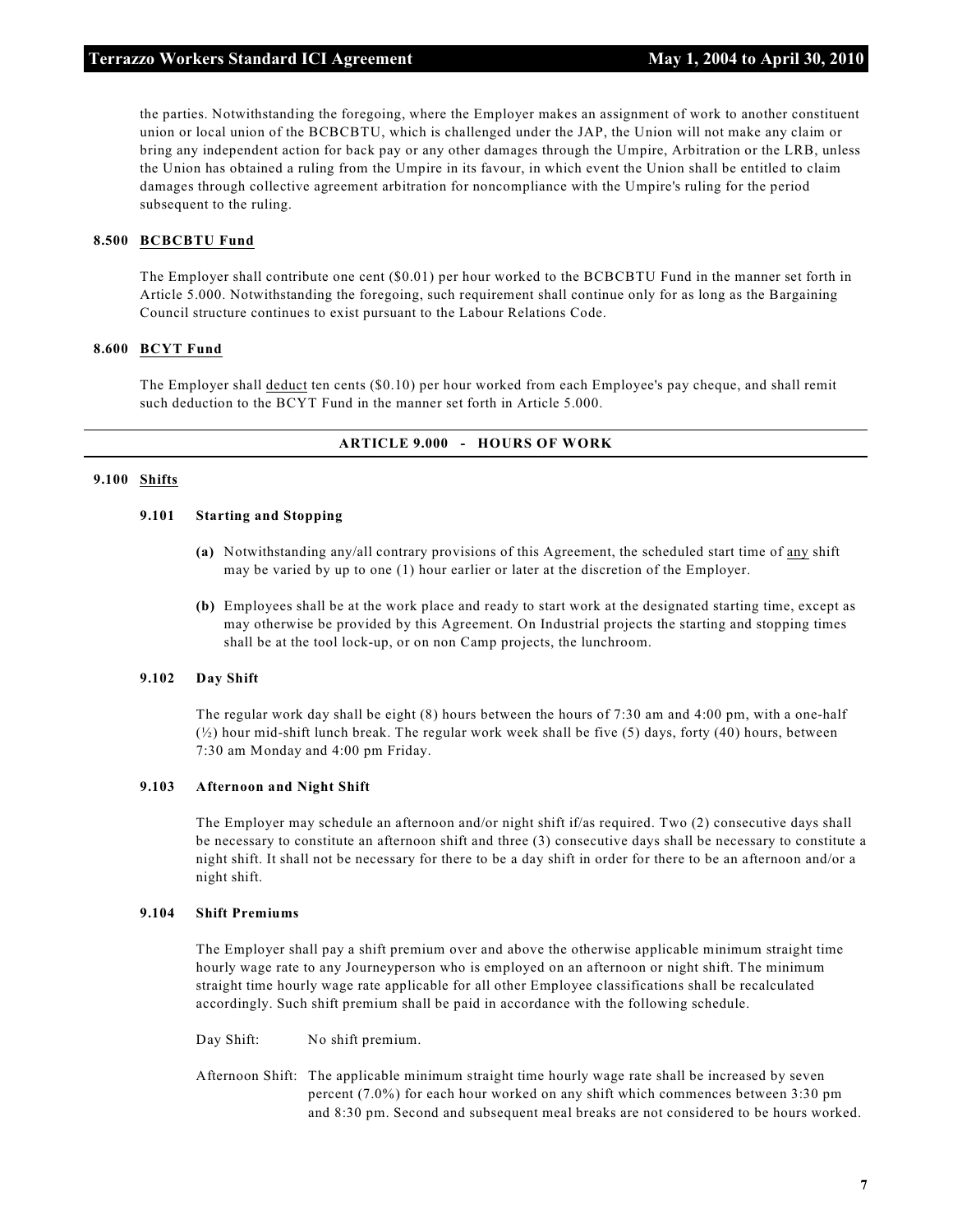Night Shift: The applicable minimum straight time hourly wage rate shall be increased by sixteen percent (16.0%) for each hour worked on any shift which commences between 8:30 pm and before 1:01 am. Second and subsequent meal breaks are not considered to be hours worked.

Notwithstanding any contrary interpretation of the foregoing schedule, a shift commencing at 3:30 pm shall be deemed to be an afternoon shift and a shift commencing at 8:30 pm shall be deemed to be a night shift. Overtime on afternoon and night shifts shall be payable for all hours of work performed in excess of eight (8) hours per shift.

#### **9.200 Compressed Work Week**

A compressed work week may be established by the Employer. The terms and conditions of such compressed work week shall be as follows and shall supercede any/all contrary provisions of the Agreement.

#### **9.201 Hours of Work**

- **(a)** Ten (10) straight time hours (7:30 am to 6:00 pm, inclusive of a meal break) shall constitute the compressed work week day shift. Forty (40) straight time hours, Monday through Thursday inclusive, or Tuesday through Friday inclusive, shall constitute the regular work week.
- **(b)** Ten (10) straight time hours (6:00 pm to 4:30 am, inclusive of a meal break) shall constitute the compressed work week afternoon shift. Forty (40) straight time hours, Monday through Thursday inclusive, or Tuesday through Friday inclusive, shall constitute the regular work week. The applicable shift premium shall apply.
- **(c)** Notwithstanding Articles 9.201 (a) and (b), the scheduled start time of the shift may be varied by up to one (1) hour earlier or later at the discretion of the Employer.

#### **9.202 Overtime**

- **(a)** The first ten (10) hours of overtime worked on the Friday of a Monday through Thursday compressed work week, or on the Monday of a Tuesday through Friday compressed work week, shall be payable at one and one-half  $(1/2)$  times the otherwise applicable minimum straight time hourly wage rate.
- **(b)** The first eight (8) hours of overtime worked on a Saturday shall be payable at one and one-half (1½) times the otherwise applicable minimum straight time hourly wage rate.
- **(c)** All other overtime hours, including all hours worked in excess of ten (10) hours per day, all hours worked in excess of eight (8) hours on a Saturday, and all hours worked on Sundays and statutory holidays, shall be payable at two (2) times the otherwise applicable minimum straight time hourly wage rate.

#### **9.203 Statutory Holidays**

Unless otherwise mutually agreed upon by the parties,

- **(a)** when a statutory holiday falls on the Friday of a Monday through Thursday compressed work week, such statutory holiday shall be observed on the Thursday.
- **(b)** when a statutory holiday falls on the Monday of a Tuesday through Friday compressed work week, such statutory holiday shall be observed on the Tuesday.
- **(c)** when a statutory holiday falls on a regular work day of a compressed work week, such statutory holiday shall be observed on such regular work day.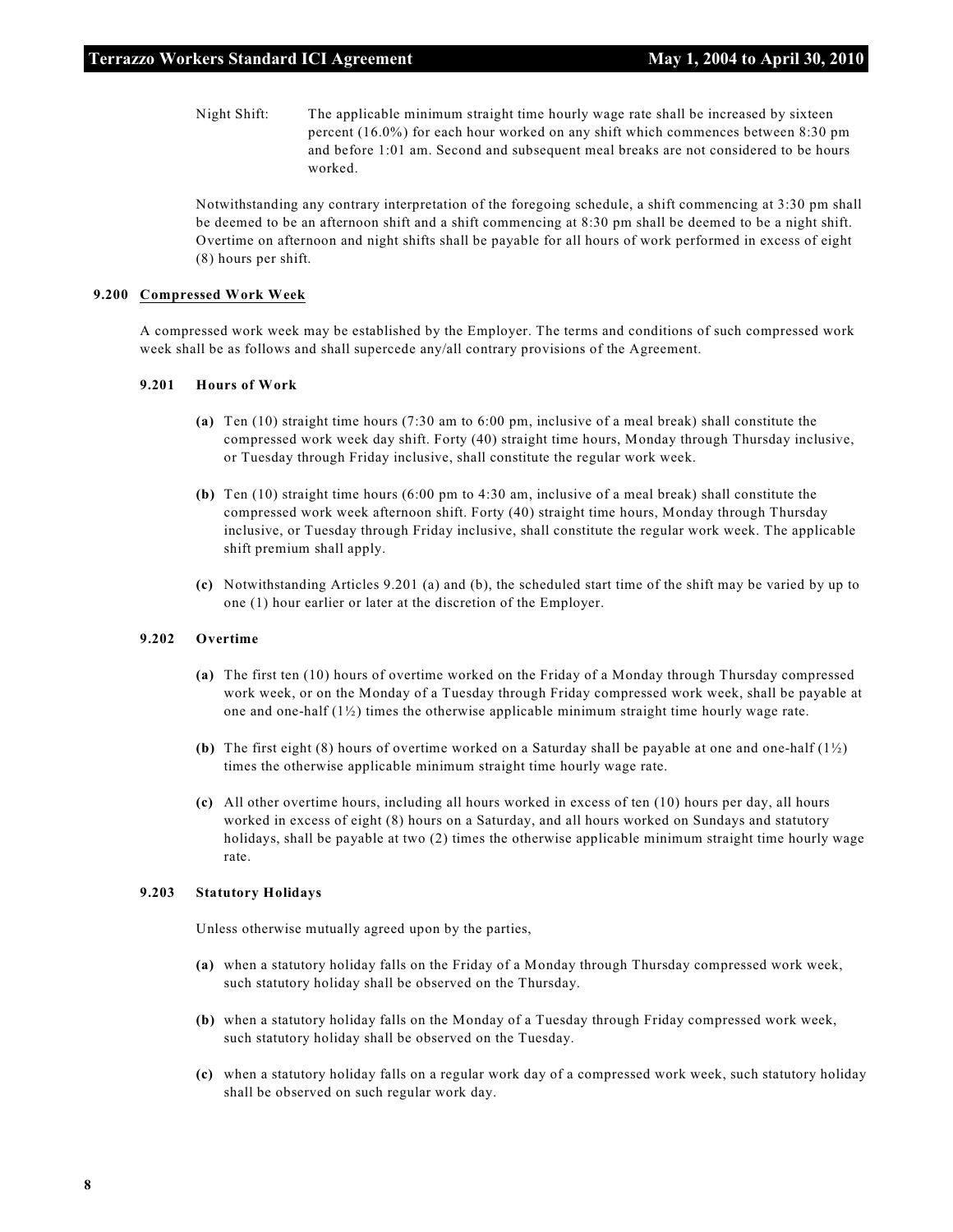#### **9.300 Inclement Weather Reporting Time**

- **9.301** If an Employee reports for work at the Employer's shop or project site and work is not available due to inclement weather, such Employee shall be paid a twenty five dollar (\$25.00) gas allowance providing said Employee remains at the shop or project site for a minimum of one (1) hour, or such lesser time as may be required by the Employer, after the designated starting time.
- **9.302** Notwithstanding Article 9.301, no gas allowance shall be paid to an Employee who has been notified by the Employer not to report for work, providing such notification was provided not less than two (2) hours prior to the designated starting time.
- **9.303** An Employee shall not receive any additional reporting pay.

#### **9.400 Overtime**

#### **9.401 Definition**

All work performed before or after the regular working shift (day shift, afternoon shift or night shift) in any one (1) day shall be considered overtime until a break of eight (8) hours occurs, and shall be paid for at the applicable overtime rate. Any Employee required to work before a break of eight (8) hours occurs shall be paid at the applicable overtime rate until such time as a break of eight (8) hours occurs.

#### **9.402 Premiums**

- **(a)** The first two (2) hours of overtime, Monday through Friday, shall be paid at one and one-half (1½) times the otherwise applicable straight time hourly wage rate.
- **(b) (i)** The first eight (8) hours of overtime on Saturdays shall be paid at one and one-half (1½) times the otherwise applicable minimum straight time hourly wage rate.
	- **(ii)** Notwithstanding Article 9.402 (b) (i), on Industrial Construction projects only, all overtime on Saturdays shall be paid at double time where the preponderance of other trades working on the project are signatory to Building Trade Union collective agreements and such agreements provide for double time overtime on Saturdays.
	- **(iii)** All other overtime, and all overtime on Sundays and Statutory Holidays shall be paid at double time.

#### **9.500 Meal Breaks and Rest Periods**

#### **9.501 Meal Breaks**

- **(a)** A one-half (½) hour meal break shall be provided during each working shift at approximately the middle of such shift. This break shall not be considered as time worked.
- **(b)** When Employees are required to work a shift of more than ten (10) hours duration, the Employer shall provide a meal period of thirty (30) minutes which shall be paid for at straight time rates. The Employer shall also provide a hot meal to the Employees at no cost, or shall pay each Employee a meal allowance of twenty-five dollars (\$25.00) in lieu thereof.

#### **9.502 Rest Periods**

- **(a)** Two (2) rest periods of ten (10) minutes duration each shall be provided during a scheduled eight (8) hour or nine (9) hour shift. Notwithstanding the foregoing, a third rest period of ten (10) minutes duration shall be provided after eight (8) hours if the shift is subsequently extended beyond eight (8) hours or nine (9) hours up to a maximum of ten (10) hours.
- **(b)** Notwithstanding Article 9.502 (a), only two (2) rest periods shall be provided on a scheduled shift of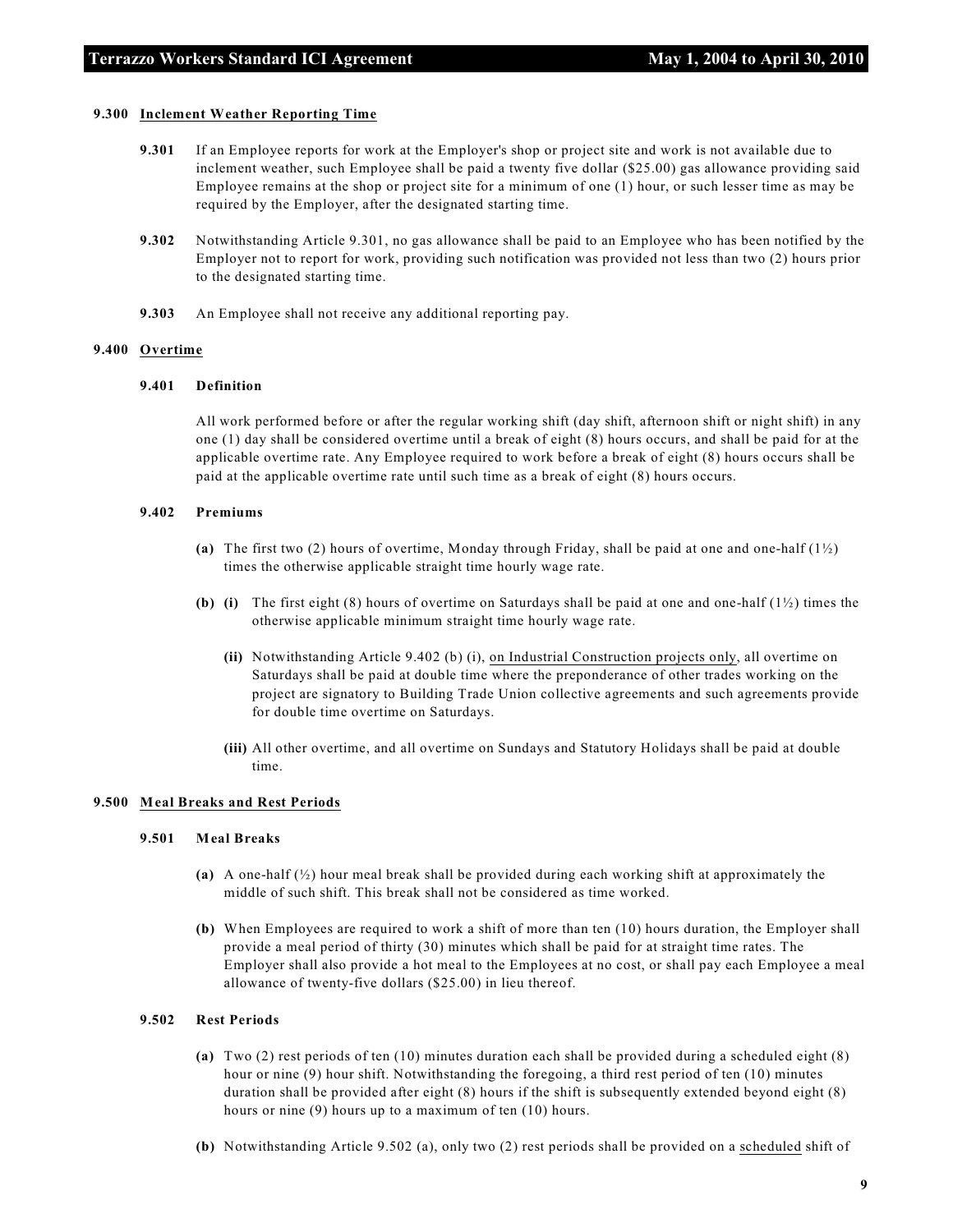ten (10) hours, however each such rest period shall be of fifteen (15) minutes duration.

**(c)** Rest periods shall be taken at a location determined by mutual agreement between the Employer and the Employees.

#### **ARTICLE 10.000 - ANNUAL VACATION AND STATUTORY HOLIDAYS**

#### **10.100 Annual Vacation Pay and Statutory Holiday Pay**

- **10.101** Annual vacation pay of six percent (6%) and statutory holiday pay of four percent (4%) shall be combined in an amount equal to ten percent (10%). Upon termination, an Employee shall receive all annual vacation pay and statutory holiday pay owing.
- **10.102** Such combined annual vacation pay and statutory holiday pay of ten percent (10%) shall:
	- **(a)** include any additional statutory holiday(s) which may be declared by the Federal and/or Provincial Government,
	- **(b)** be calculated only on the gross hourly earnings of each Employee regardless of the number of hours worked,
	- **(c)** not be calculated on Employer contributions required in accordance with this Agreement.
	- **(d)** accrue to each Employee's credit, and
	- **(e)** be paid by the Employer every pay period on each Employee's pay cheque.

#### **10.200 Annual Vacation**

An Employee may take up to three (3) weeks of annual vacation in any calendar year. The vacation period shall be arranged by mutual agreement between such Employee and the Employer.

#### **10.300 Statutory Holidays**

The following statutory holidays shall apply to work performed in accordance with this Agreement.

- 10.301 New Year's Day, Heritage Day (3<sup>rd</sup> Monday in February), Good Friday, Easter Monday, Victoria Day, Canada Day, Friday preceding BC Day, BC Day, Friday preceding Labour Day, Labour Day, Thanksgiving Day, Remembrance Day, Christmas Day, Boxing Day, and/or any other day so proclaimed by the Federal, Provincial, or Territorial Governments.
- **10.302** Notwithstanding Article 10.301, on Commercial/Institutional projects, Heritage Day (3<sup>rd</sup> Monday in February) and the Friday preceding Labour Day may be floated, and the day therefore worked at straight time rates, with an alternate day scheduled to be taken off as mutually agreed between the Employer and the Employee.
- **10.303 (a)** When a statutory holiday falls on a Saturday or Sunday, the following work day(s) shall be observed in place thereof.
	- **(b)** All work performed on Statutory Holidays, or days observed in place thereof, shall be paid for at two (2) times the otherwise applicable straight time hourly wage rate, in addition to the annual vacation pay and statutory holiday pay provided for in Article 10.100. No work shall be performed on Labour Day.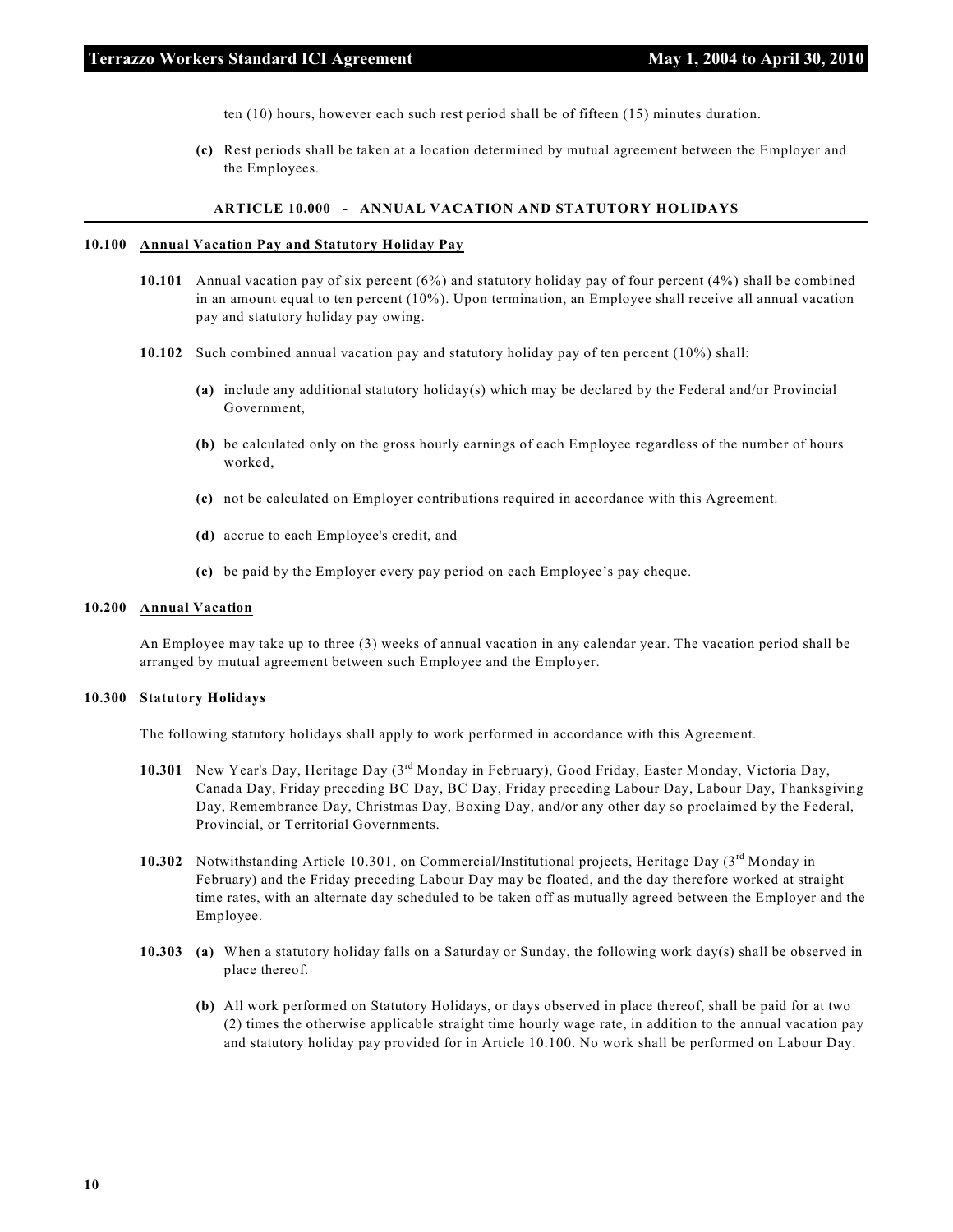#### **ARTICLE 11.000 - HIRING AND UNION SECURITY**

#### **11.100 Hiring**

#### **11.101 Productivity**

The Union acknowledges that a qualified and competent labour force, capable of performing at a satisfactory level of productivity, is required by the Employer in order to compete successfully against other contractors engaged in the terrazzo industry who are operating in the open shop sector. The Union further acknowledges that all Employees are expected to perform at a level of productivity satisfactory to their Employer. As a result, the Union shall ensure that a qualified, competent, and productive labour force is readily available to all signatory Employers, and shall work with such Employers via the BJLMTF to increase the overall skills and productivity of Union members. Refer also to Article 15.000.

#### **11.102 Name Request**

The Employer shall have the exclusive right to hire one hundred percent (100%) of all Employees required, including Foremen, on a "name request" basis.

#### **11.103 Union Membership**

- **(a)** All Employees must be a member of the Union. Any Employee cleared through the Union and working on a temporary basis shall be laid off when a Union member(s) is available or when economically possible.
- **(b)** Notwithstanding Article 11.103 (a), in the event competent and acceptable Union members are not available for dispatch, the Employer shall have the right to employ such other workers as the Employer wishes. Such workers shall receive a clearance from the Union prior to commencing work, and such clearance shall not be unreasonably withheld.

#### **11.200 Union Contracting**

The Union shall not permit its members to work for any Employer who is not signatory to this Agreement. In addition, neither the Union itself, nor Union members who are Employees of a signatory Employer, shall contract for work in the province of BC.

#### **11.300 Withdrawal of Labour**

- **11.301** Subject to reasonable notice given to the Employer(s), in writing, it shall not be a violation of this Agreement for the Union to withdraw its members from a project(s) for:
	- **(a)** the purpose of rendering assistance to labour organizations,
	- **(b)** refusal on the part of Union members to handle any materials, equipment or product declared unfair by a Building Trades Council(s); or manufactured, assembled or produced by an Employer whose Employees are on strike against or are locked out by an Employer, and
	- **(c)** refusal on the part of Union members to work with any Employee employed by the Employer who is in contravention of Article 11.103.
- **11.302** When such removal takes place, the Union shall authorize Employees on the project(s) to carefully put away all tools, materials, equipment or any other property of the Employer in a safe manner and to the entire satisfaction of the Employer.
- **11.303** Notwithstanding any/all contrary provisions of this Agreement, the Employer retains the unfettered right to work on any project on which non Union and/or non Building Trade Union workers are employed by an Employer(s) who is/are not signatory to this Agreement.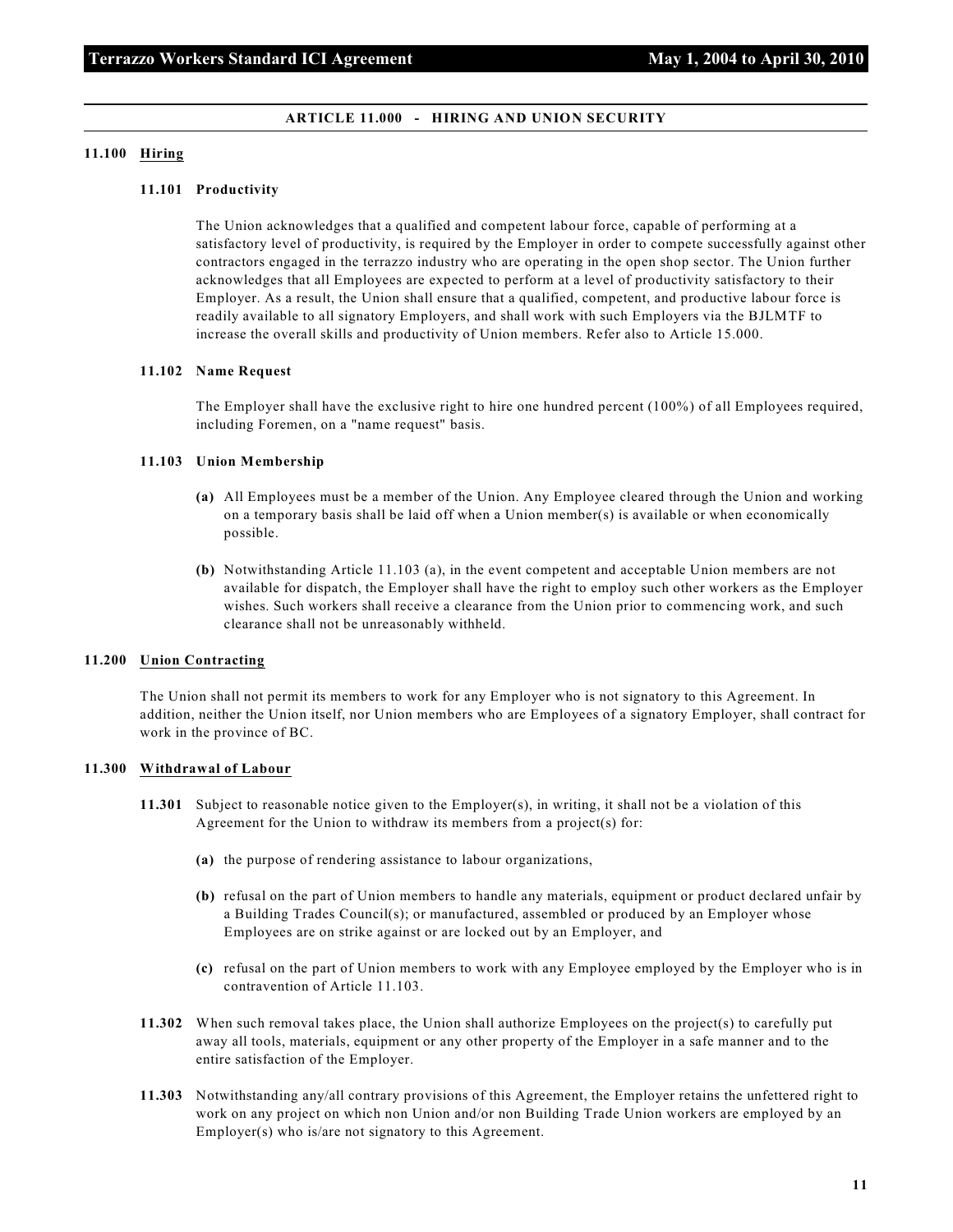**11.304** Refer also to Article 5.104.

#### **11.400 Sub-Contracting**

- **11.401** The Employer shall not let contracts or subcontracts for work governed by the terms of this Agreement to any individual or contractor who is not signatory to this Agreement. Refer also to Article 11.402.
- **11.402** Notwithstanding Article 11.401, the application of such Article shall be waived for the period January 1, 2006 through August 14, 2009. At the conclusion of such period, the Union shall retain the right, upon providing CLR with thirty (30) calendar days written notice, to reinstitute the application of Article 11.401 on new work tendered from the date of such notice onward. In such event, all previously tendered work shall be permitted to continue on the basis that the provisions of Article 11.401 are waived. All work tendered as of December 31, 2005 shall continue on the basis that the provisions of Article 11.401 apply.

#### **ARTICLE 12.000 - OUT OF TOWN PROJECTS**

#### **12.100 Initial and Terminal Travel Allowance**

- **12.101 (a)** The Employer shall pay an initial and terminal travel allowance of fifty cents (\$0.50) per road kilometre to any Employee who is directed or dispatched to an out-of-town project. Such allowance shall be payable each way, and the distance travelled shall be calculated from the Employee's residence to the project via the most direct route. Refer also to Article 12.400. No additional payment or reimbursement for travel time or incurred expenses shall be required, except as otherwise specifically required within Article 12.100.
	- **(b)** Refer to Articles 12.102 through 12.106 for further clarification.
- **12.102** Notwithstanding Article 12.101 (a), the Employer shall reimburse an Employee, upon the submission of the appropriate receipts, for any/all ferry fares (car and driver) and/or highway tolls which are incurred in the course of initial and terminal travel.
- **12.103** Notwithstanding Article 12.101 (a), where an Employee requests to use air travel to travel to the project, the following terms and conditions shall prevail.
	- **(a)** The Employer shall pay for airfare, inclusive of any/all related fees and taxes, plus taxi fare to/from the project from the airport located nearest thereto. Notwithstanding the foregoing, taxi fare shall not be payable where Employer (or Owner) supplied transportation is provided.
	- **(b)** The Employer shall pre-arrange the air travel to/from the airport nearest the Employee's residence. The air carrier and class of ticket shall be at the discretion of the Employer, but shall be via a regularly scheduled carrier. Notwithstanding the foregoing, the Employer shall not direct an Employee to fly "standby".
	- **(c)** The Employee shall provide the Employer with the Boarding Pass and proper ground transportation receipts if requested to do so by the Employer.
- **12.104** Notwithstanding any/all contrary provision(s) of this Article, where a variety of travel distances exist for Employees to a particular project, the Employer and the Union may agree upon a standard initial and terminal travel allowance "lump sum" amount which shall be paid to all applicable Employees on the project. Such agreement shall be reached prior to the commencement of work on the project, and prior to date of tender if possible.
- **12.105** The Employer shall ensure that an Employee receives payment for the applicable initial travel allowance and any/all applicable reimbursements for incurred expenses (i.e. ferry fares, etc.) within seven (7) calendar days, or earlier if practical for the Employer, of the Employee's first shift on the project. Notwithstanding the foregoing, the Union and the Employer may mutually agree to vary this requirement. Such agreement shall be reached prior to the commencement of work on the project, and prior to date of tender if possible.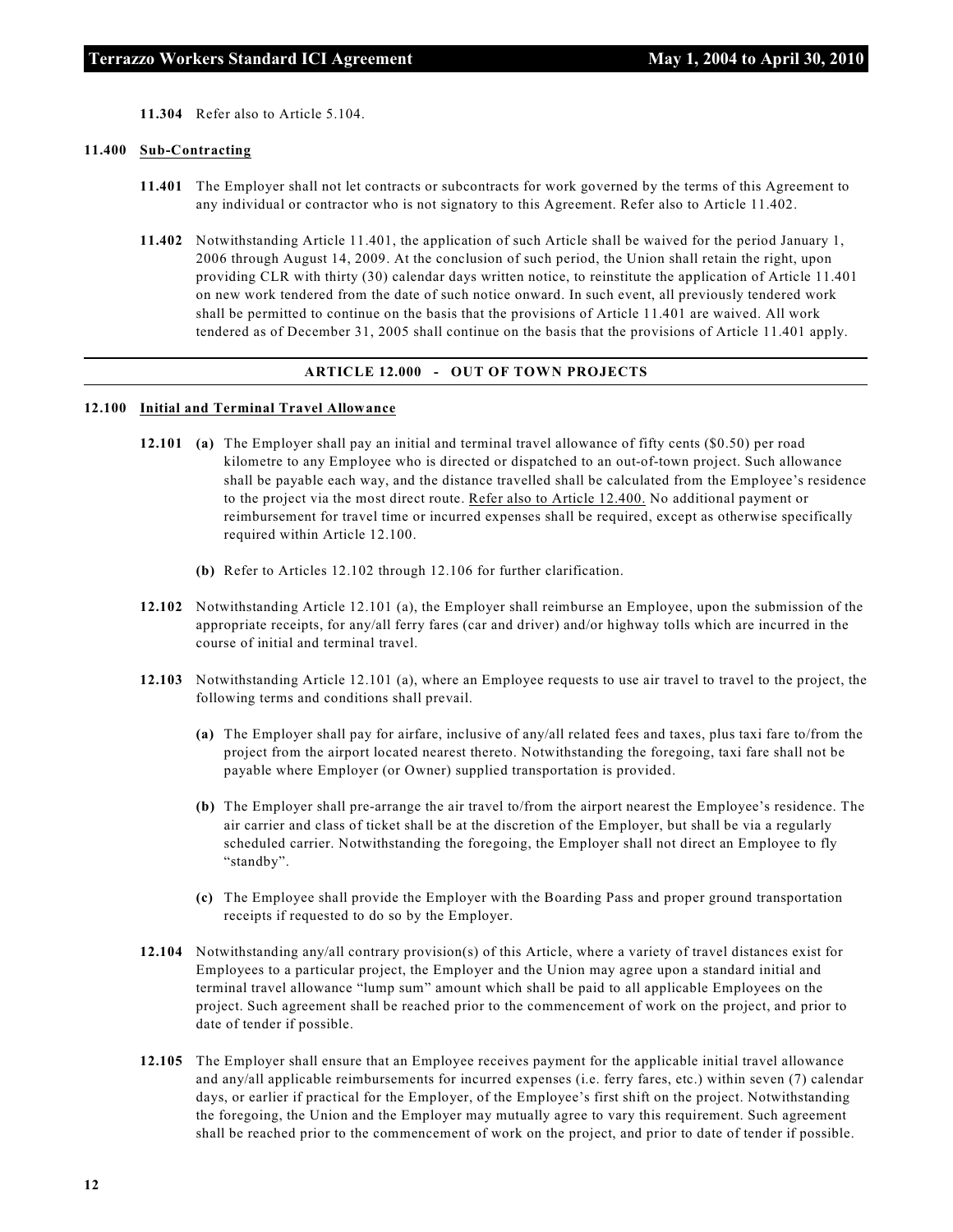**12.106** Notwithstanding any/all contrary provision(s) of this Article, in the event an Employee voluntarily terminates his own employment after having been on the project for less than fifteen (15) calendar days, the Employer shall not be required to pay the Employee's terminal travel allowance and shall be entitled to deduct the initial travel allowance already paid from the Employee's final pay cheque.

#### **12.200 Out of Town Accommodation**

Article 12.200 shall apply to Employees who are not local residents of the area where the work is being performed, or is to be performed. Refer to Appendix "A" for definition of local resident.

#### **12.201 Commercial/Institutional Projects**

Each Employee shall select one (1) of the following options prior to commencing work on an out-of-town project, and such selection shall apply for the duration of the Employee's employment on such project. The choice of options shall be at the sole discretion of the Employee, and the Employee shall provide the Employer with written notice of their selection upon request. Both options shall be payable on the basis of seven (7) days per week.

- **Option #1** The Employer shall provide the Employee with a daily lump sum Living Out Allowance  $(LOA)$ .
- **Option #2** The Employer shall provide the Employee with a single room plus a daily meal allowance.

The amount of the daily lump sum LOA and daily meal allowance shall be as mutually agreed by the Union and the Employer on a "project by project" basis, or, at the Employer's sole discretion, shall be as per the standard which applies to Industrial projects.

#### **12.202 Industrial Construction Projects**

#### **(a) Room and Board Allowance**

Each Employee shall select one (1) of the following options prior to commencing work on an out-oftown project, and such selection shall apply for the duration of the Employee's employment on such project. The choice of options shall be at the sole discretion of the Employee, and the Employee shall provide the Employer with written notice of their selection upon request. Both options shall be payable on the basis of seven (7) days per week.

- **Option #1** The Employer shall provide the Employee with a daily lump sum Living Out Allowance (LOA) of \$90.00. Effective May 1, 2007 this amount shall be increased to \$95.00. Effective May 1, 2009 this amount shall be increased to \$100.00.
- **Option #2** The Employer shall provide the Employee with a single room plus \$50.00 daily meal allowance. Effective May 1, 2007 this amount shall be increased to \$52.50. Effective May 1, 2009 this amount shall be increased to \$55.00.

If the Employer provided room is forty (40) road kilometres or less from the project, no daily travel allowance shall be paid. If the Employer provided room is more than forty (40) road kilometres from the project, a daily travel allowance of fifty cents (\$0.50) per road kilometre shall be paid each way to/from the forty (40) road kilometre boundary. Refer also to Article 12.400.

#### **(b) Camp Accommodation**

- **(i)** Camp accommodations, when supplied, shall meet the standards and requirements of the applicable Construction Camp Rules and Regulations Agreement by and between BCYT and CLR. An Employee may refuse to live in accommodations which do not meet such standards.
- **(ii)** Unless otherwise arranged at a pre-tender and/or pre-job conference, on projects where a camp is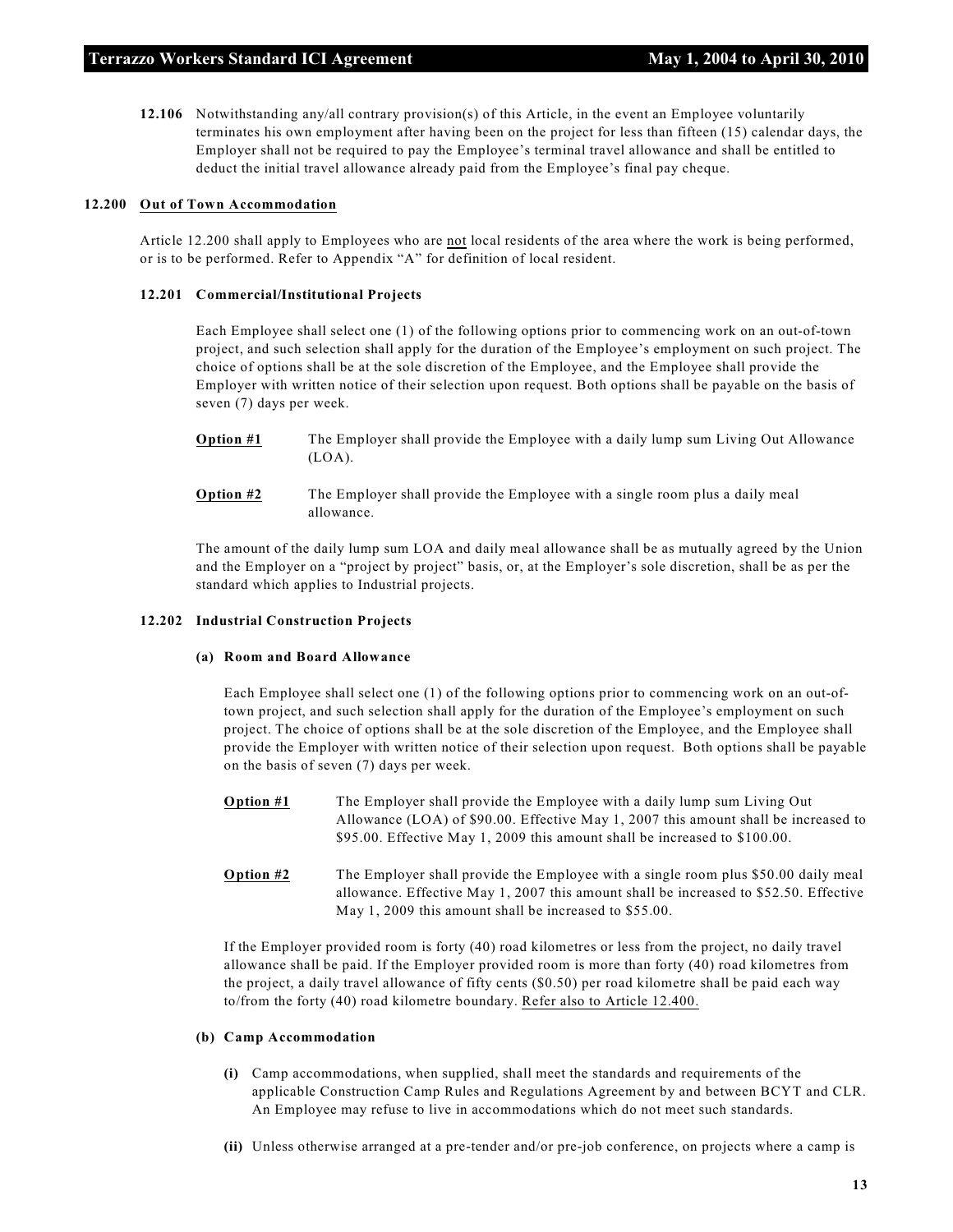provided Employees shall occupy the camp, and room and board shall be supplied in such camp seven (7) days a week, at no cost to the Employee.

#### **(c) Weekend Checkout**

Any Employee who is living in camp accommodations paid by the Employer may, on any weekend, vacate or check out of such accommodation and the Employer shall pay such Employee twenty dollars (\$20.00) per day.

- **(i)** The Employee must turn in his meal ticket or sign a checkout in advance.
- **(ii)** To qualify, an Employee must work his scheduled shift prior to the weekend and/or statutory holiday and his scheduled shift after the weekend and/or statutory holiday.

#### **(d) Marshalling Points**

On camp projects, no walking time shall be paid up to 2,500 feet from the work site. Beyond 2,500 feet up to thirty (30) minutes travel each way, the Employer shall supply transportation. Travel time shall be paid at prevailing rates for time in excess of thirty (30) minutes. It is agreed that in the event that camp accommodation is unavailable for all Employees, the Employer and Union shall mutually agree to terms governing travel time.

#### **12.300 Periodic Leave**

- **12.301 (a)** On Out of Town projects of over fifty (50) calendar days duration, a periodic leave shall be made available to Employees every forty (40) calendar days.
	- **(b)** When leave is desired in accordance with Article 12.301 (a), an allowance for periodic leave shall be provided by the Employer on a "use it or lose it" basis, in accordance with the following formula. Such allowance shall be paid only once for each periodic leave.

| n/a      |
|----------|
| \$100.00 |
| \$200.00 |
| \$250.00 |
| \$325.00 |
|          |

The mileage shall be computed from the project to the Employee's place of departure.

- **12.302 (a)** The duration of such periodic leave shall be for a minimum of five (5) days to a maximum of one (1) week, or such other number of days as may be mutually agreed between the Employer and the Employee.
	- **(b)** The timing of such periodic leave shall decided by mutual agreement. In no event shall an Employee receive leave unless he actually returns to his place of departure. Living Out Allowances shall not be paid during leave periods.
- **12.303** Employees qualifying for periodic leave shall be returned to the transportation terminal nearest the Employee's domicile, except out of province Employees who shall be returned to their point of dispatch within the province of BC.
- **12.304** There shall be no cash payment in lieu of periodic leave, unless otherwise mutually agreed between the Union and the Employer.

#### **12.400 Increases to Travel Allowance**

Notwithstanding any/all contrary provisions of this Agreement, the amount of fifty cents (\$0.50) per road kilometre payable as an initial and terminal travel allowance and as a daily travel allowance shall be subject to annual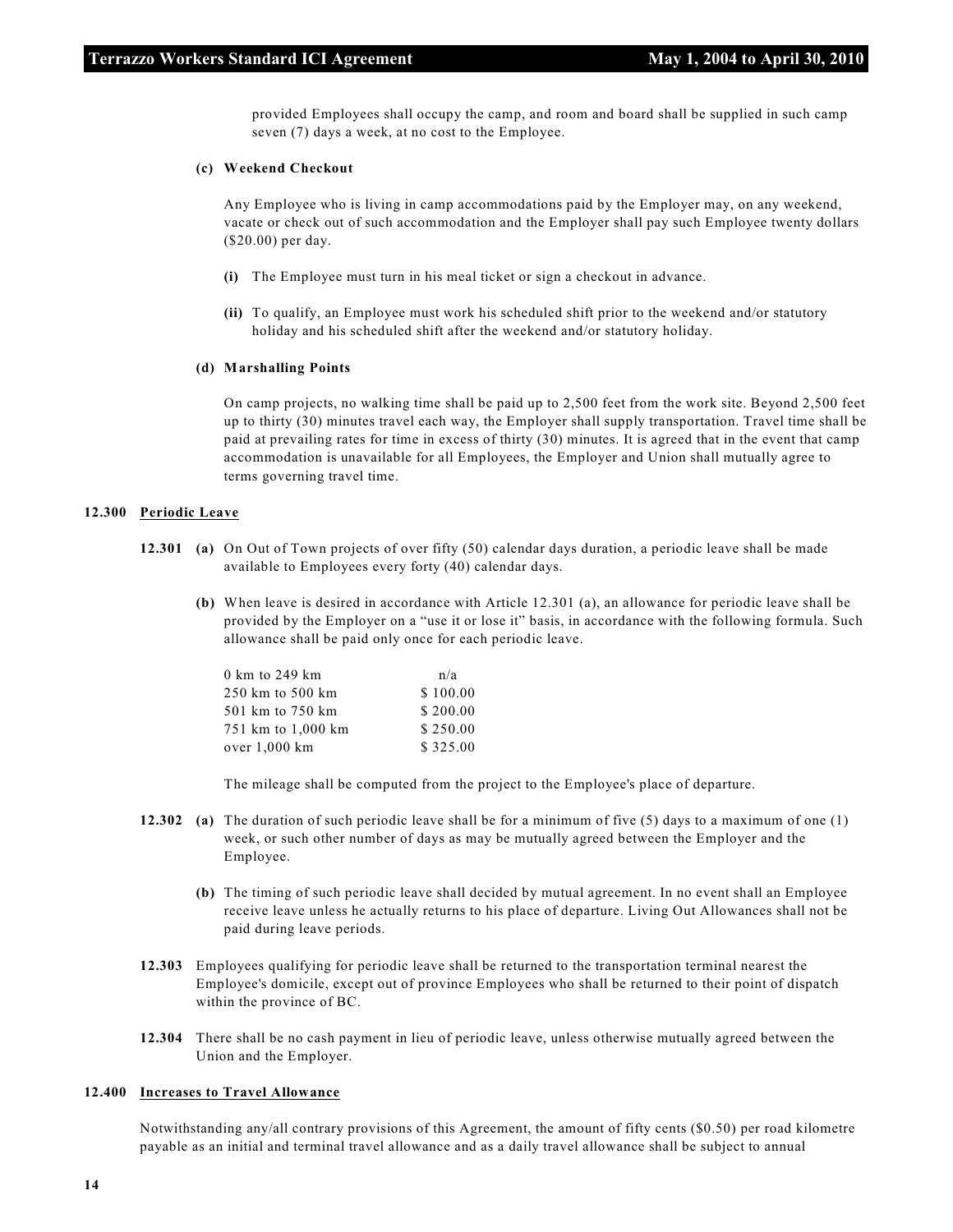adjustments throughout the duration of this Agreement. As a result, the effective "per road kilometre" amount which shall be payable as an initial and terminal travel allowance and as a daily travel allowance shall be the maximum allowable tax-free rate for mileage expense reimbursement as published annually by the Canada Revenue Agency.

#### **ARTICLE 13.000 - LOCAL TRAVEL**

An Employee shall be paid a daily travel allowance for travel to and from a project in order to reimburse such Employee for travel costs and travel time. Such daily travel allowance shall be payable in accordance with this Article. The payment of Metro Travel shall no longer be applicable.

- **13.100** No daily travel allowance shall be payable on any project located within the Lower Mainland. Refer to Appendix "A" for definition of Lower Mainland.
- **13.200** A daily travel allowance of fifty cents (\$0.50) per kilometre shall be paid to any Employee who resides within the Lower Mainland and uses his own vehicle to travel from his residence to a project located outside of the Lower Mainland. Such allowance shall be payable, each way, for each kilometre driven between the Lower Mainland boundary and the project. Refer also to Article 13.400.
- **13.300** A daily travel allowance shall be paid to any Employee who resides outside of the Lower Mainland and uses his own vehicle to travel from his residence to a project located outside of the Lower Mainland. Such allowance shall be payable in accordance with the following schedule. Refer also to Article 13.400.

First forty (40) road kilometres, each way, each day not applicable All additional road kilometres, each way, each day \$0.50 per kilometre

**13.400** Notwithstanding any/all contrary provisions of this Agreement, the daily travel allowance amount of fifty cents (\$0.50) per road kilometre shall be subject to annual adjustments throughout the duration of this Agreement. As a result, the effective "per road kilometre" amount which shall be payable pursuant to Articles 13.200 and 13.300 shall be the maximum allowable tax-free rate for mileage expense reimbursement as published annually by the Canada Revenue Agency.

#### **ARTICLE 14.000 - WORKING CONDITIONS**

#### **14.100 Harassment**

The Union and the Employer recognize the right of all persons to work in an environment free from harassment.

#### **14.200 Telephones**

The Employer shall ensure that a telephone(s) is available, for emergency purposes, to all Employees at all times for incoming and outgoing messages. The Employer shall also ensure that all incoming messages are relayed immediately.

#### **14.300 Drinking Water and Salt Tablets**

If running tap water is not available to Employees, cool drinking water in approved sanitary containers shall be provided by the Employer. Paper cups and salt tablets shall also be supplied.

#### **14.400 Accident Prevention**

- **14.401** All equipment, tools and material must conform and be utilized in conformity with applicable Provincial and/or Federal regulations, acts and laws. In addition, Employer safety rules and regulations shall be complied with provided they are not inconsistent with the foregoing.
- **14.402 (a)** It shall not be considered a violation of this Agreement for an Employee to refuse to work in conditions and/or use equipment that do/does not meet prescribed safety standards and/or regulations.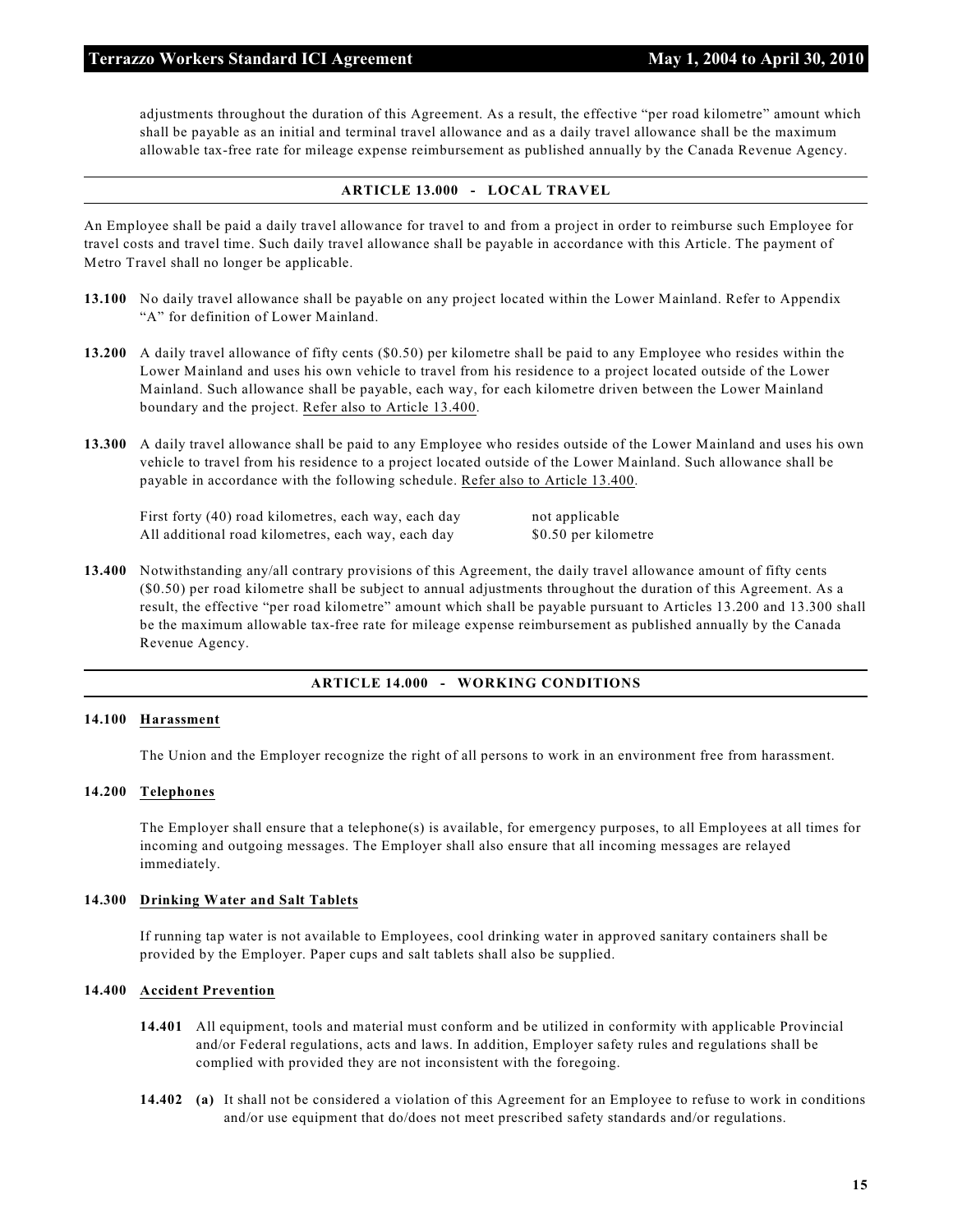- **(b)** Refusal of an Employee to abide by WorkSafeBC Regulations may be considered cause for dismissal.
- **(c)** The Union shall give thorough instructions to its members in all standard safety precautions.
- **14.403** Notwithstanding Articles 14.401 and 14.402, the following provisions shall apply to all Employees, whether such Employees are initially reporting for work or are currently employed on a project:
	- **(a) Certifications:** Employees shall be responsible for ensuring they possess all required certifications (eg. Workplace Hazardous Materials Information System training, Record of Hearing Test, etc.) and that such certifications are valid. Proof of such certifications shall be provided to the Employer upon request.
	- **(b) Personal Protective Equipment:** Employees shall be responsible for personally providing and utilizing the following, as required under regulations imposed by the WorkSafeBC, and/or any other such body (i.e. Federal, Provincial, or Municipal Governments, etc.), having the authority to enact same:
		- **(i)** clothing suitable for protection against the natural elements to which they may be exposed, and
		- **(ii)** all such personal protective equipment generally regarded as being the responsibility of the Employee. Such personal protective equipment shall include, but not be limited to, Canadian Standards Association (CSA) approved: gloves, safety headgear, and steel toed safety footwear complete with above ankle support.
		- **(iii)** The Employer shall be responsible for supplying appropriate gloves and protective clothing to Employees working with epoxy.
		- **(iv)** The Employer shall be responsible for supplying proper protective gear to Employees working with toxic and dangerous materials and tools.
- **14.404** The Employer shall be permitted to refuse work to any Employee who does not fulfil such provisions as stipulated in Article 14.403. If an Employee is refused work in accordance with the foregoing, the Employer shall be required to pay such Employee only for actual time worked, if any.

#### **14.500 Tools**

- **14.501** All Employees with the exception of Pre-Apprentices shall be required to supply the ordinary tools of the trade.
- **14.502** The Employer shall be responsible for replacing, as required, worn out cutting and/or mini grinder wheels, providing each such worn out wheel is given back to the Employer in exchange. Employees shall not use cutting and/or mini grinder wheels which have been supplied by the Employer for personal use, other than on a casual basis, and the Employer shall not be responsible for replacing any such wheels which have been used in this manner.
- **14.503** An Employee shall not suffer any lost wages as a result of the Employer having made arrangements for the transportation of the Employee's tools to a project, if such tools are subsequently not available to the Employee for any reason as a result of a transportation delay or mishap. Tool transportation costs are the responsibility of the Employer.

#### **14.600 Drug and Alcohol Policy**

A sub-committee of the parties shall be established to review client requirements and industry standards related to the issue of drug and alcohol testing of Employees. This issue is growing in importance, and the sub-committee shall be authorized to bring forward recommendations. Such recommendations shall be subject to ratification by the parties prior to being implemented.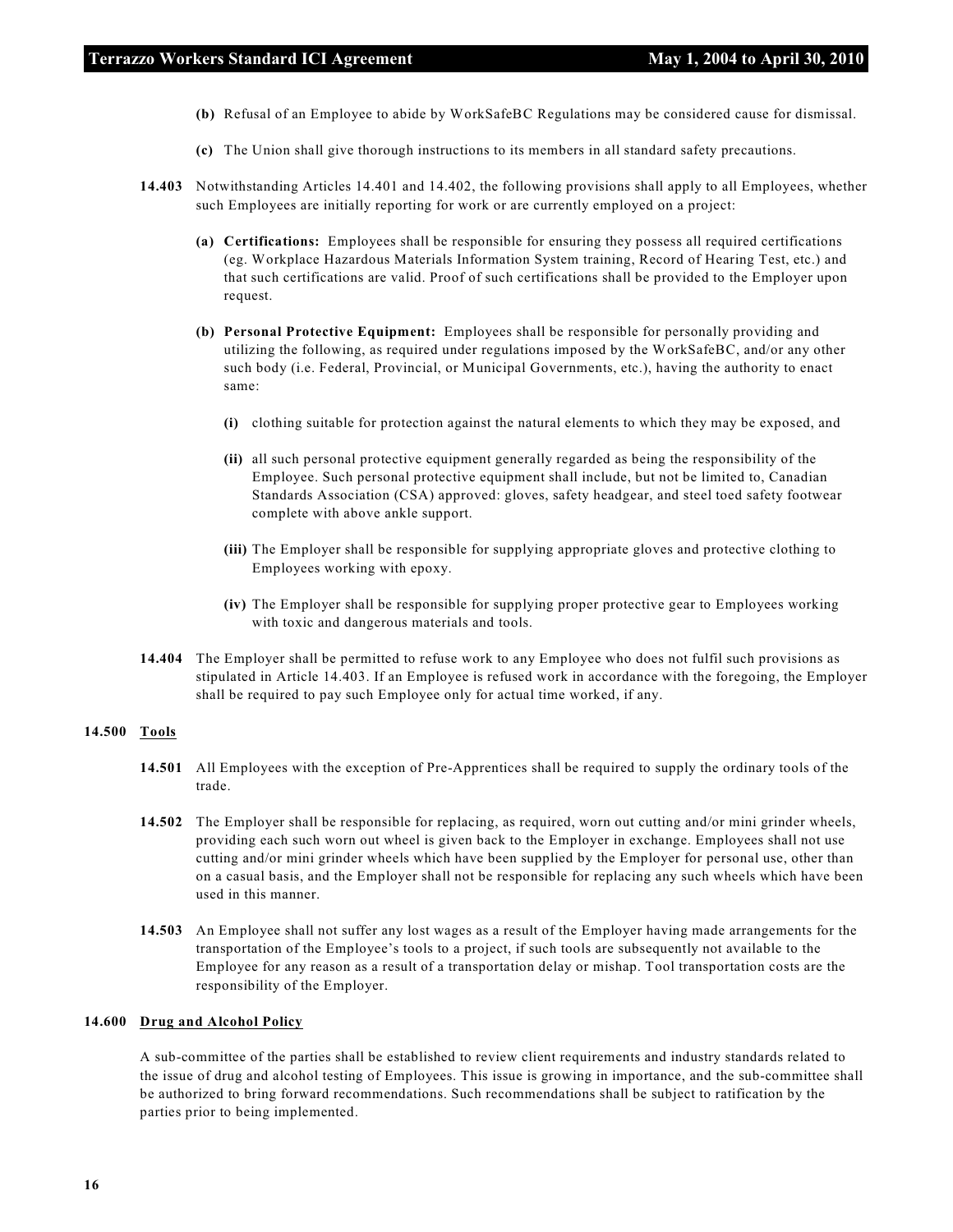#### **ARTICLE 15.000 - PRODUCTIVITY**

The parties signatory to this Agreement recognize that in the interest of preserving and expanding employment opportunities they have a mutual obligation to consider steps to maintain a standard of productivity in order that the terrazzo industry can pay the wages and fringe benefits stipulated under the terms of this Agreement. To further this objective, the BJLMTF may institute a sub-committee consisting of an equal number of Employer representatives and Union representatives to make recommendations for the improvement of productivity. Such recommendations may include, but shall not be limited to conducting classes, seminars, and/or clinics, regarding new installation procedures.

#### **ARTICLE 16.000 - GRIEVANCE PROCEDURE**

#### **16.100 Definition**

A grievance shall be defined as any difference of opinion between the parties to this Agreement concerning its interpretation, application, operation or any alleged violation thereof, including discharge for cause alleged to be unjust by the Union. Such discharge shall not include layoff of Employees for reasons of project efficiency, or reduction of forces on suspension or completion of work.

#### **16.200 Time Limits**

- **16.201** A grievance shall not be entertained by either party unless such grievance has been initiated by the aggrieved party within thirty (30) calendar days of its occurrence.
- **16.202** Notwithstanding Article 16.201, any grievance arising out of an alleged unjust discharge shall be initiated within fifteen (15) calendar days of its occurrence.
- **16.203** Notwithstanding Articles 16.201 and 16.202, there shall be no time limit restriction on a grievance initiated in respect of a wage claim.

#### **16.300 Resolution Procedure**

All grievances shall be finally and conclusively resolved in accordance with the following Steps. Related matters shall normally be dealt with during regular working hours.

#### **16.301 Step 1**

The Job Steward and/or Business Agent shall discuss the grievance with the Foreman and/or the Employer. If such discussion results in a mutually agreed resolution, such resolution shall be final.

#### **16.302 Step 2**

If the grievance is not resolved in accordance with Step 1 within two (2) working days of initiation, the particulars thereof shall be set out in writing by the grieving party and shall be delivered to the other party within five (5) working days of initiation. The two (2) parties shall then discuss the matter forthwith, and if such discussion results in a mutually agreed resolution, such resolution shall be final.

#### **16.303 Step 3 - Arbitration Board**

If the grievance is not resolved in accordance with Step 2 within ten (10) working days of initiation (i.e. an additional five (5) working days from the date of receipt of the written particulars), or such longer time as the parties may mutually agree, then such grievance shall be referred to a three (3) person Arbitration Board as follows.

- **(a)** The grieving party shall appoint one (1) arbitrator to the Arbitration Board, and shall in turn notify the other party, in writing, of such appointment and the particulars of the grievance.
- **(b)** The party receiving the notice of appointment shall within five (5) working days also appoint one (1)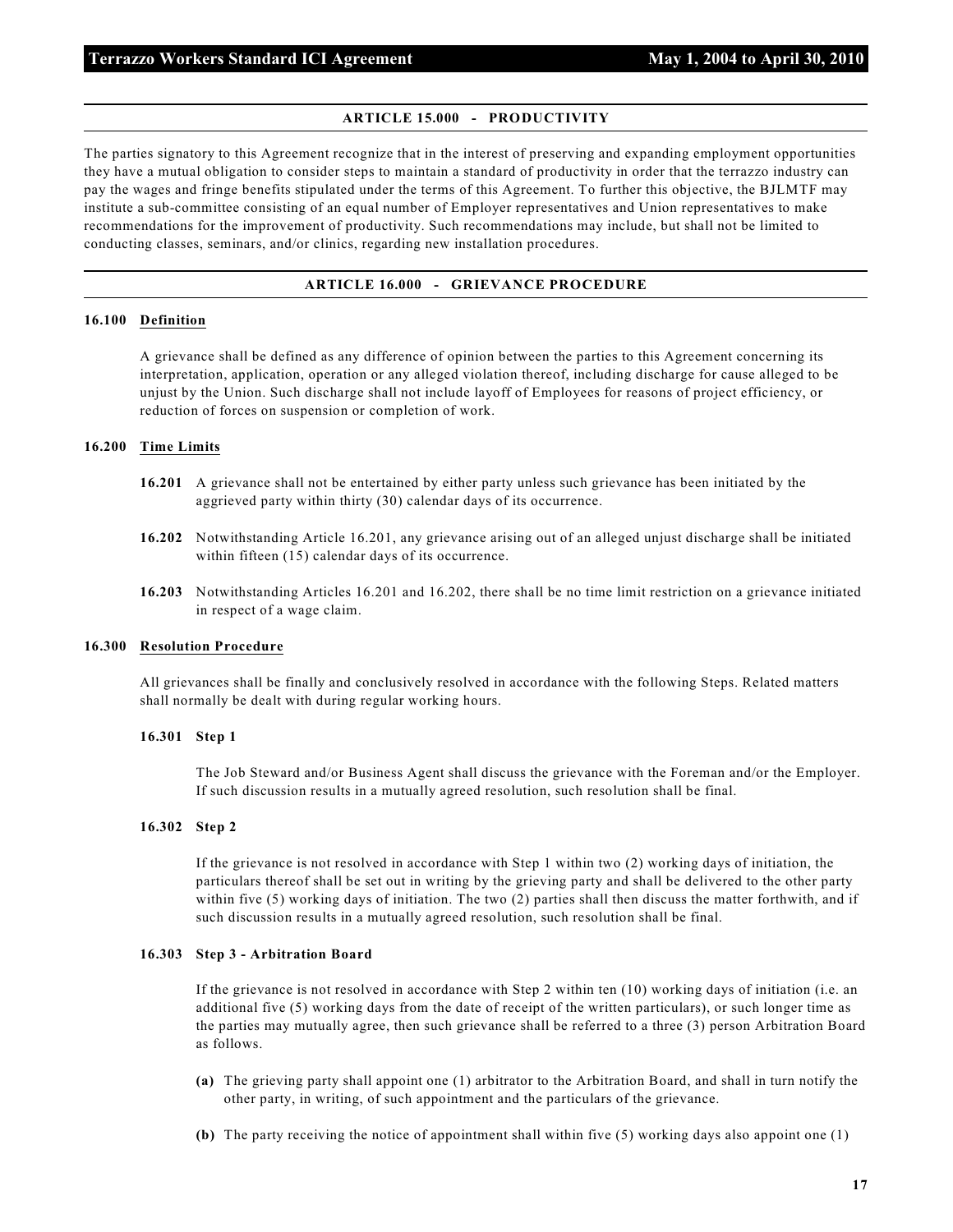arbitrator to the Arbitration Board, and shall in turn notify the grieving party of such appointment.

- **(c)** Each party shall be responsible to immediately notify their appointed arbitrator as to the name of the arbitrator appointed by the other party.
- **(d)** The (2) two arbitrators appointed in accordance with Step 3 (a) and (b), shall select one (1) additional arbitrator to serve as the Arbitration Board Chairperson.
- **(e)** Such Chairperson shall be selected within three (3) working days, or such longer time as the parties may mutually agree, of the receipt by the grieving party of notice of the arbitrator appointed in accordance with Step 3 (b).
- **(f)** The Arbitration Board shall set a date to hear the arbitration within five (5) working days of appointment of the Chairperson, or such longer time as the Arbitration Board appointees may mutually agree.
- **(g)** The Arbitration Board shall hear the arbitration and shall make their award within five (5) working days of so doing, or such longer time as the Arbitration Board appointees may mutually agree. Such award shall be made in writing, and shall be delivered to each party.
- **(h)** The award of the majority of the Arbitration Board shall be final and binding on the parties and shall be carried out forthwith.
- **(i)** Each party shall pay their own costs and expenses of arbitration, the entire remuneration, expenses, and/or disbursements of their appointed arbitrator, one-half  $\binom{1}{2}$  of the expenses of the Arbitration Board Chairperson, and one-half (½) of any other expenses incurred by the Arbitration Board.

#### **16.304 Step 4 - Alternatives**

Notwithstanding Step 3, if the grievance is not resolved in accordance with Step 2 within ten (10) working days of initiation (i.e. an additional five (5) working days from the date of receipt of the written particulars), or such longer time as the parties may mutually agree, then the parties, at their discretion, may mutually agree that as an alternative to the appointment of an Arbitration Board the grievance shall instead be resolved as follows.

- **(a)** Appoint a single arbitrator, with all applicable terms and conditions pursuant to an Arbitration Board as provided for in Step 3, to apply, and with such single arbitrator to be selected by mutual agreement of the parties.
- **(b)** If the parties are unable to reach a mutual agreement to proceed in accordance with Step 4 (a), within three (3) working days or such longer time as the parties may mutually agree, the parties shall immediately proceed in accordance with Article Step 3.

#### **ARTICLE 17.000 - EXTENT OF AGREEMENT**

#### **17.100 Trade Jurisdiction and Scope of Work**

Notwithstanding Appendix "B", the Scope of Work of the Union shall include such trade jurisdiction as is determined by the Jurisdictional Assignment Plan.

#### **17.200 Geographical Jurisdiction**

This Agreement shall be applicable in the province of British Columbia and the Yukon Territories.

#### **17.300 More Favourable Terms**

If the Union enters into any Agreement other than this Agreement, with any individual Employer and/or group of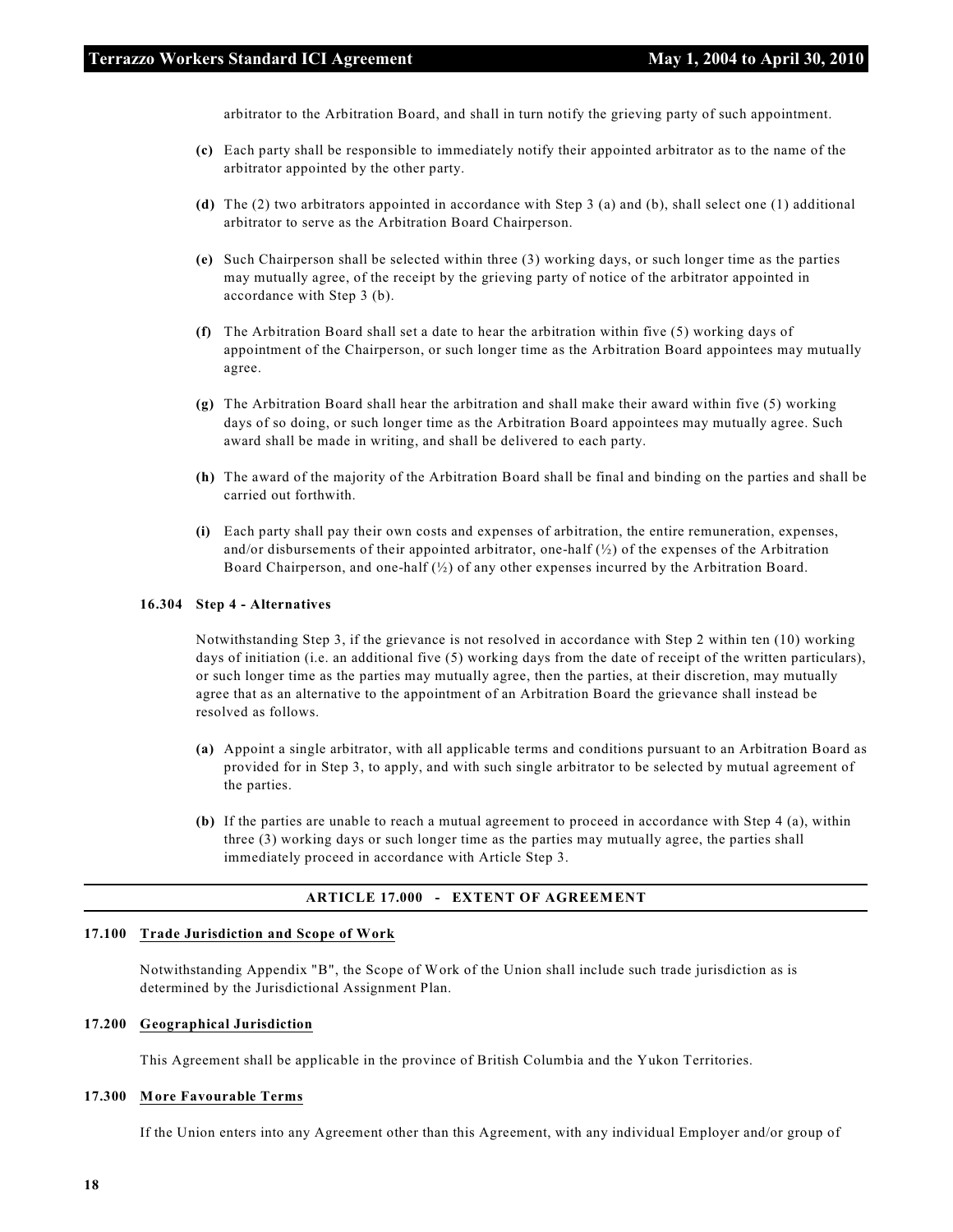Employers performing work covered by the terms of this Agreement, and such other Agreement provides for wages and/or any other terms and/or conditions, in whole or in part, which the Employers signatory to this Agreement consider to be more favourable, such wages and/or terms and/or conditions shall automatically become part of this Agreement, and shall replace, as required, any/all corresponding provisions of this Agreement. CLR shall notify the Union, in writing, prior to any Employer(s) implementing such more favourable wages and/or terms and/or conditions.

## **17.400 Other Agreements Governing Scope of Work**

#### **17.401 Copies of Agreement(s)**

- **(a)** The Union shall provide CLR with a true and complete copy of any Agreement, other than this Agreement, which the Union may enter into with an individual Employer or group of Employers, regardless of whether or not such Employer(s) is/are themselves a member of CLR. The Union shall also provide CLR with a list of all Employers signatory to such other Agreement(s).
- **(b)** Such copy(s) and list(s) shall be provided to CLR within five (5) working days of such an Agreement(s) being signed by the Employer, or, in the event such an Agreement(s) currently exists, shall be provided to CLR within (5) working days of the Union signing this Agreement.
- **(c)** Articles 17.401 (a) and (b), shall apply only to such other Agreements, (i.e. Standard, Industrial, Commercial, Institutional, Residential, Project, Enabling, or combination thereof, etc.) which, in whole or in part, govern the performance of work also covered by the terms of this Agreement.

#### **17.402 Confirmation of Signatory Contractors**

The Union shall provide to CLR, within five (5) working days of signing this Agreement, a list of all Employers signatory to this Agreement. Such list shall include each Employer's name, address and phone number, and shall consist of all Employers signatory to this Agreement, regardless of whether such Employers are themselves members of CLR. The Union shall also ensure that such list is kept up-to-date by providing to CLR, within five (5) working days of such signing, the name, address and phone number of any Employer who subsequently becomes signatory to this Agreement.

#### **17.500 Savings Clause**

- **17.501** If any Article or Section of this Agreement should be held invalid by operation of law or by a tribunal of competent jurisdiction, or if compliance with or enforcement of any Article or Section should be restrained by such tribunal, pending a final determination as to its validity, the remainder of this Agreement or the application of such Article or Section to persons or circumstances other than those as to which it has been held invalid, or as to which compliance with or enforcement of has been restrained, shall not be affected thereby.
- **17.502** In the event that any Article or Section is held invalid, or enforcement of, or compliance with which has been restrained in accordance with Article 17.501, the parties affected thereby shall enter into immediate collective bargaining negotiations upon the request of the Union for the purpose of arriving at a mutually satisfactory replacement for such Article or Section during the period of invalidity or restraint. If the parties do not agree on a mutually satisfactory replacement, they shall submit the dispute to the Grievance Procedure.

#### **17.600 Enabling**

- **17.601** The Union Business Manager, in conjunction with Employers signatory to this Agreement, may determine, on a "project by project" and/or "blanket enabling" basis, if special dispensation is required to become competitive, and should the necessity arise, may, by mutual agreement, and in writing, amend or delete any terms or conditions of this Agreement for the duration of the project(s).
- **17.602** Notwithstanding Article 17.601 and/or any/all contrary provisions of this Agreement, joint Industry Funds negotiated between the BCBCBTU and CLR (i.e. Rehabilitation Fund, etc.), and/or individual dues to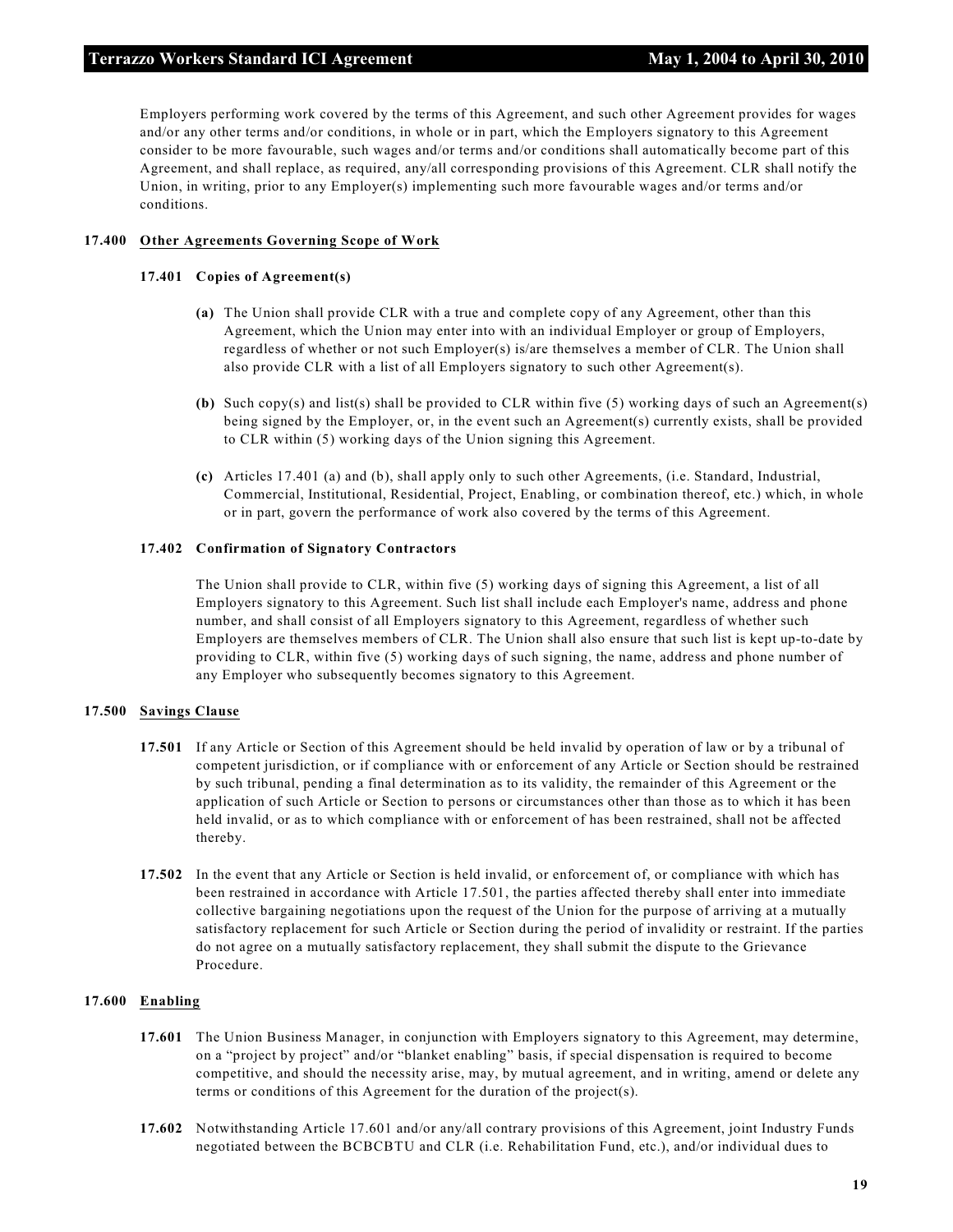umbrella organizations, shall not be subject to reduction and/or elimination via enabling without the prior written consent of the BCBCBTU and CLR.

#### **17.700 Registration**

A copy of this Agreement shall be filed with the Minister of Labour and with the LRB.

#### **ARTICLE 18.000 - MANAGEMENT RIGHTS AND RESPONSIBILITIES**

#### **18.100 Management Rights**

The Employer has the right to operate and manage their business in all respects subject only to the limitations expressly stated in this Agreement. Notwithstanding the foregoing, the Employer shall abide by all pertinent federal, provincial and municipal/local government legislation, regulations, bylaws, policies, procedures, etc, including but not limited to, the Canada Revenue Agency, Employment Insurance Act, WorkSafe BC, municipal business licensing bylaws, etc.

#### **18.200 Working Partners**

- **18.201** Only one (1) Partner, Shareholder, and/or Principal of an Employer may work with the tools of the trade. Any additional Partners, Shareholders, and/or Principals of such Employer who work with the tools of the trade shall be classified as an Employee, and as such must be a member in good standing of the Union.
- **18.202** All Employer contributions required in accordance with this Agreement, with the exception of the Employer Pension Plan contribution, shall be made by the Employer on behalf of such additional Partners, Shareholders, and/or Principals defined in Article 18.201. Such contributions shall be made on a minimum of one hundred forty (140) hours per month, or total hours worked, whichever is greater. Contributions to the Pension Plan may also be made at the option of the Employer.

#### **SIGNATURE OF PARTIES**

Signed on behalf of: Signed on behalf of: Signed on behalf of: Construction Labour Relations Association of BC International Union of Bricklayers and Allied

Clyde Scollan Rob Tuzzi

Dale Bekar G. Zecchini

Dated this  $13<sup>th</sup>$  day of June, 2007. Dated this  $4<sup>th</sup>$  day of June, 2007.

Craftworkers Local #2 BC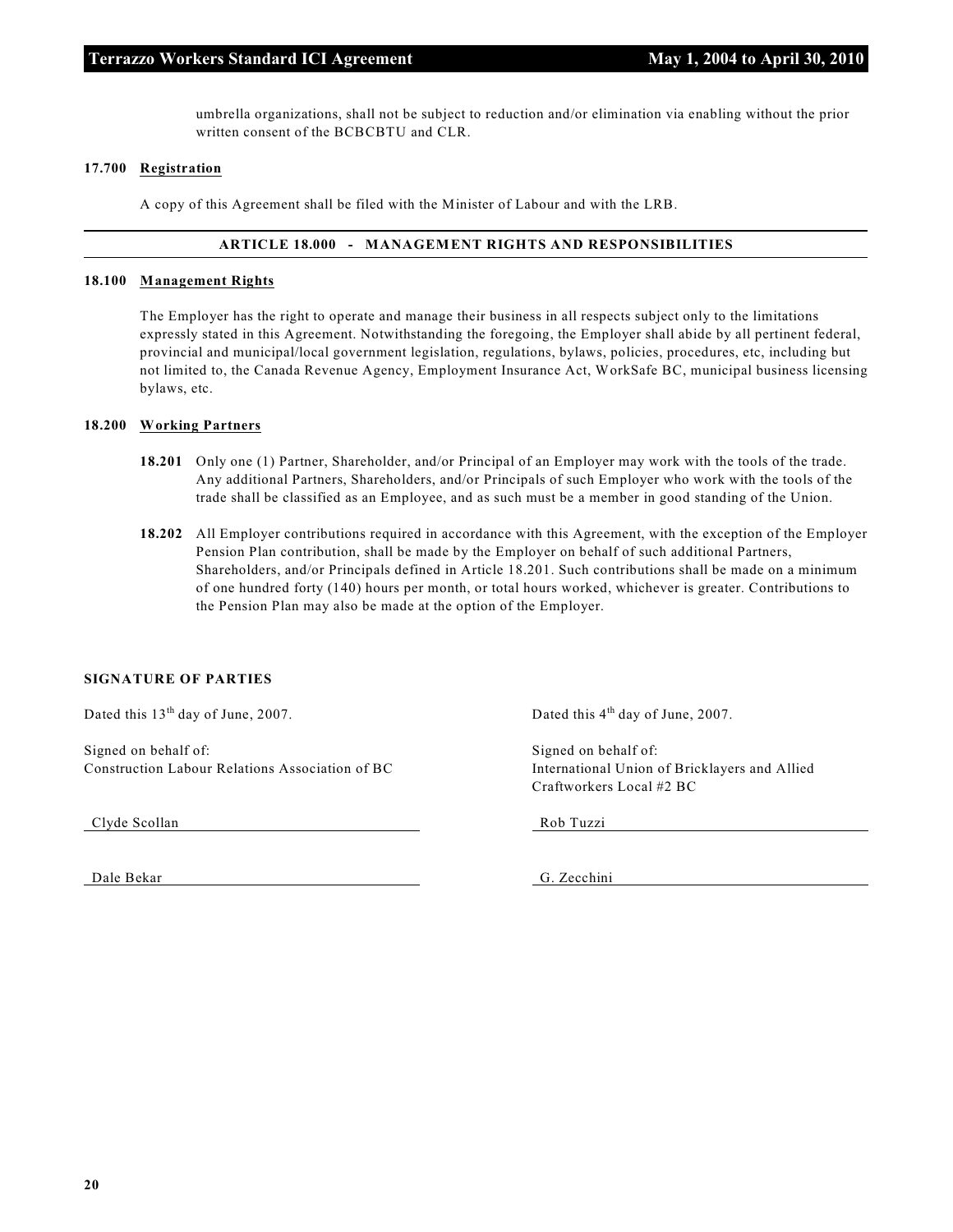## **SCHEDULE "A" SCHEDULE OF MINIMUM STRAIGHT TIME HOURLY WAGE RATES**

|                                             |                    |                | <b>EFFECTIVE DATE</b> |                |                |
|---------------------------------------------|--------------------|----------------|-----------------------|----------------|----------------|
| <b>EMPLOYEE</b><br><b>CLASSIFICATION</b>    | January 1,<br>2006 | May 1,<br>2006 | May 1,<br>2007        | May 1,<br>2008 | May 1,<br>2009 |
| "A" Foreman $(115%)$                        | \$30.19            | \$31.34        | \$32.20               | \$33.06        | \$33.93        |
| "B" Foreman $(+ $1.00)$                     | \$27.25            | \$28.25        | \$29.00               | \$29.75        | \$30.50        |
| Terrazzo Mechanic                           | \$26.25            | \$27.25        | \$28.00               | \$28.75        | \$29.50        |
| Helper $(85%)$                              | \$22.31            | \$23.16        | \$23.80               | \$24.44        | \$25.08        |
| A6 ( $6^{\text{th}}$ Term) Apprentice (90%) | \$23.63            | \$24.53        | \$25.20               | \$25.88        | \$26.55        |
| A5 ( $5^{\text{th}}$ Term) Apprentice (80%) | \$21.00            | \$21.80        | \$22.40               | \$23.00        | \$23.60        |
| A4 ( $4^{\text{th}}$ Term) Apprentice (70%) | \$18.38            | \$19.08        | \$19.60               | \$20.13        | \$20.65        |
| A3 ( $3rd$ Term) Apprentice (65%)           | \$17.06            | \$17.71        | \$18.20               | \$18.69        | \$19.18        |
| A2 $(2nd Term)$ Apprentice (60%)            | \$15.75            | \$16.35        | \$16.80               | \$17.25        | \$17.70        |
| A1 $(1st Term)$ Apprentice (55%)            | \$14.44            | \$14.99        | \$15.40               | \$15.81        | \$16.23        |
| Pre-Apprentice                              | \$10.00            | \$10.00        | \$10.00               | \$10.00        | \$10.00        |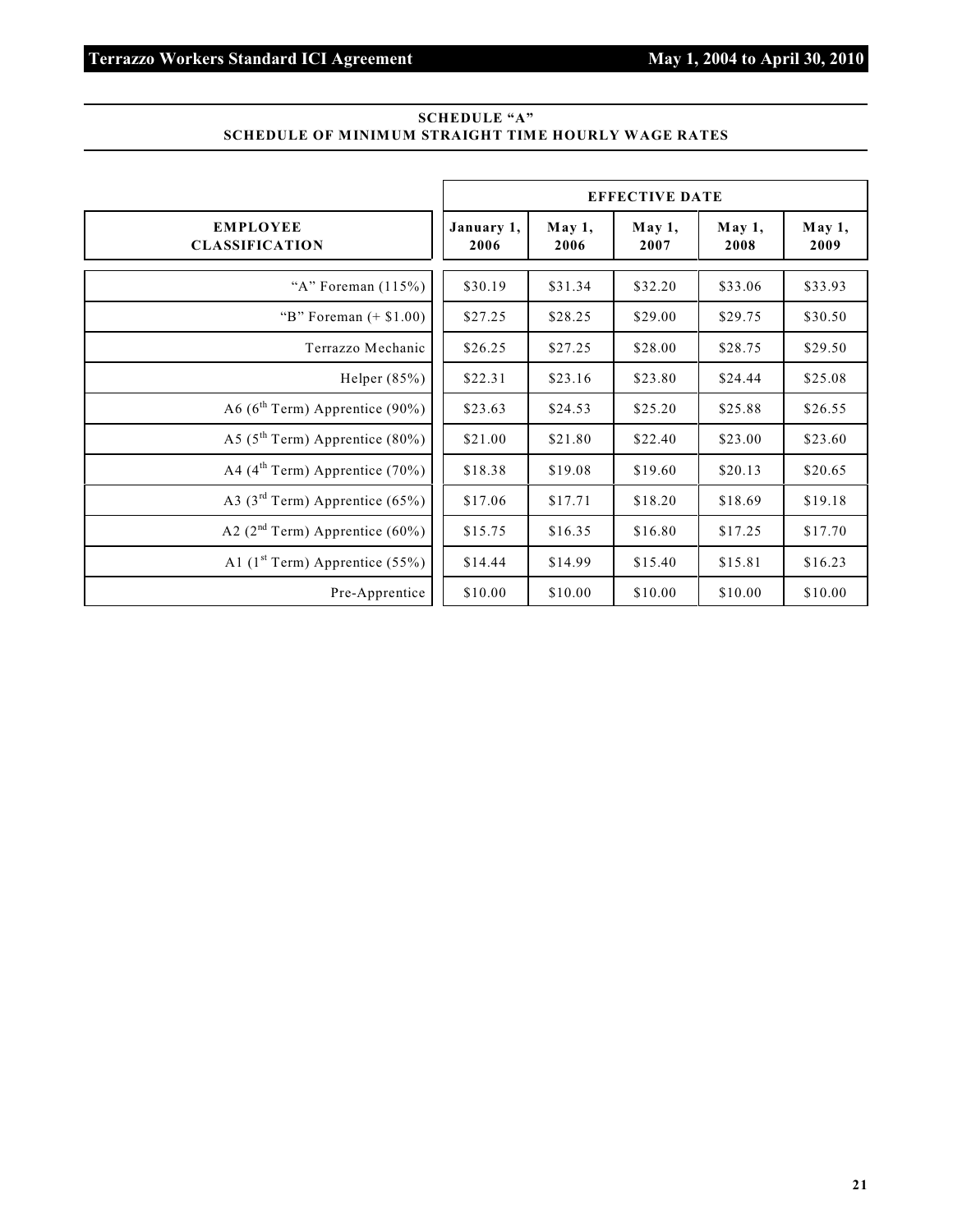#### **SCHEDULE "B1" SCHEDULE OF EMPLOYER CONTRIBUTIONS AND EMPLOYEE DEDUCTIONS EFFECTIVE: JANUARY 1, 2006 \***

| Column#1 | $\cdot$ Foremen<br>• Terrazzo Mechanics                       | <b>Column #5</b> • A3 ( $3^{\text{rd}}$ Term) Apprentice                                      |  |
|----------|---------------------------------------------------------------|-----------------------------------------------------------------------------------------------|--|
|          | • Helpers                                                     | <b>Column #6</b> $\cdot$ A2 (2 <sup>nd</sup> Term) Apprentice<br>• Al $(1st Term)$ Apprentice |  |
|          | <b>Column #2</b> $\cdot$ A6 (6 <sup>th</sup> Term) Apprentice | Column #7<br>• Pre-Apprentice                                                                 |  |
|          | <b>Column #3</b> • A5 ( $5^{\text{th}}$ Term) Apprentice      | (only after first 6 months of employment)                                                     |  |
|          | <b>Column #4</b> $\cdot$ A4 (4 <sup>th</sup> Term) Apprentice | Column #8<br>• Pre-Apprentice<br>(only during first 6 months of employment)                   |  |

| <b>EMPLOYER CONTRIBUTIONS</b><br>(Payable on the basis of "hours worked".)          | #1     | #2     | #3                                                       | #4     | #5                     | #6     | #7     | #8     |
|-------------------------------------------------------------------------------------|--------|--------|----------------------------------------------------------|--------|------------------------|--------|--------|--------|
| Bricklayers and Masons Welfare Plan                                                 | \$2.25 | \$2.25 | \$2.25                                                   | \$2.25 | \$2.25                 | \$2.25 | \$2.25 |        |
| Bricklayers and Masons Pension Fund                                                 | \$1.76 | \$1.58 | \$1.41                                                   | \$1.23 | \$1.14                 |        |        |        |
| Bricklayers Joint Labour-Mgt. Training Fund                                         | \$0.50 | \$0.50 | \$0.50                                                   | \$0.50 | \$0.50                 | \$0.50 | \$0.50 | \$0.50 |
| Contract Administration Fund                                                        | \$0.13 | \$0.13 | \$0.13                                                   | \$0.13 | \$0.13                 | \$0.13 | \$0.13 | \$0.13 |
| Rehabilitation Plan                                                                 | \$0.02 | \$0.02 | \$0.02                                                   | \$0.02 | \$0.02                 | \$0.02 | \$0.02 | \$0.02 |
| Jurisdictional Assignment Plan                                                      | \$0.01 | \$0.01 | \$0.01                                                   | \$0.01 | \$0.01                 | \$0.01 | \$0.01 | \$0.01 |
| <b>BCBCBTU Fund</b>                                                                 | \$0.01 | \$0.01 | \$0.01                                                   | \$0.01 | \$0.01                 | \$0.01 | \$0.01 | \$0.01 |
| <b>TOTAL CONTRIBUTIONS</b>                                                          | \$4.68 | \$4.50 | \$4.33                                                   | \$4.15 | \$4.06                 | \$2.92 | \$2.92 | \$0.67 |
|                                                                                     |        |        |                                                          |        |                        |        |        |        |
| <b>EMPLOYEE DEDUCTIONS - HOURLY</b><br>(Deductible on the basis of "hours worked".) | #1     | #2     | #3                                                       | #4     | #5                     | #6     | #7     | #8     |
| Bricklayers and Masons Pension Fund                                                 | \$1.76 | \$1.76 | \$1.76                                                   | \$1.76 | \$1.76                 | \$1.76 | \$1.76 |        |
| <b>BCYT</b> Fund                                                                    | \$0.10 | \$0.10 | \$0.10                                                   | \$0.10 | \$0.10                 | \$0.10 | \$0.10 | \$0.10 |
| <b>TOTAL HOURLY DEDUCTIONS</b>                                                      | \$1.86 | \$1.86 | \$1.86                                                   | \$1.86 | \$1.86                 | \$1.86 | \$1.86 | \$0.10 |
| <b>EMPLOYEE DEDUCTIONS - UNION DUES</b>                                             | #1     | #2     | #3                                                       | #4     | #5                     | #6     | #7     | #8     |
| Hourly Field Dues                                                                   |        |        | (inclusive of annual vacation and statutory holiday pay) |        | 2.5% of Gross Earnings |        |        |        |

**\* Refer to the Terrazzo Standard ICI Agreement (May 1, 2000 to April 30, 2004) for the applicable Employer contributions and Employee deductions for all hours worked prior to January 1, 2006.**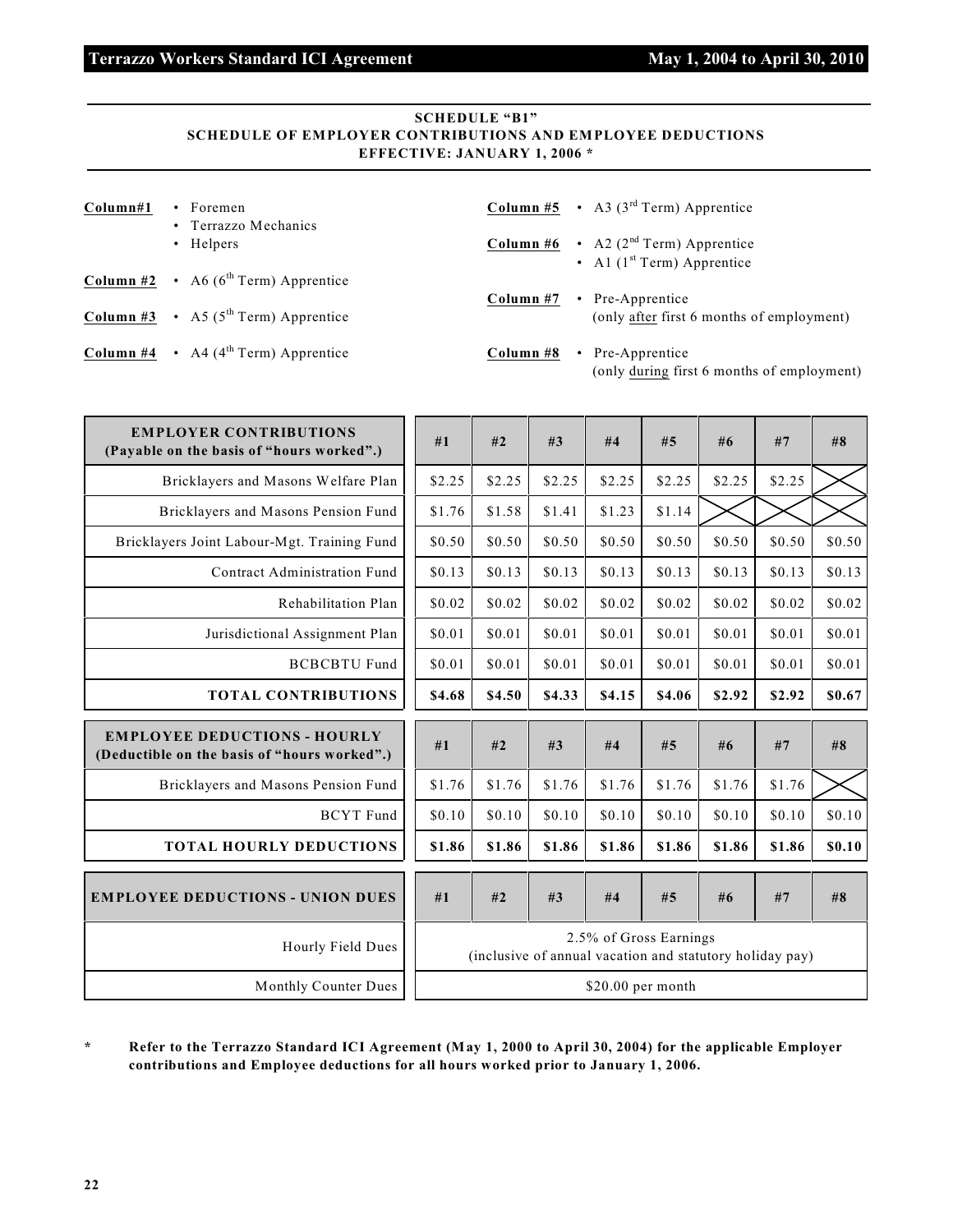## **SCHEDULE "B2" SCHEDULE OF EMPLOYER CONTRIBUTIONS AND EMPLOYEE DEDUCTIONS EFFECTIVE: MAY 1, 2006**

| Column#1 | $\cdot$ Foremen<br>• Terrazzo Mechanics                       |           | <b>Column #5</b> • A3 ( $3^{\text{rd}}$ Term) Apprentice                                      |
|----------|---------------------------------------------------------------|-----------|-----------------------------------------------------------------------------------------------|
|          | • Helpers                                                     |           | <b>Column #6</b> $\cdot$ A2 (2 <sup>nd</sup> Term) Apprentice<br>• Al $(1st Term)$ Apprentice |
|          | <b>Column #2</b> $\cdot$ A6 (6 <sup>th</sup> Term) Apprentice | Column #7 | • Pre-Apprentice                                                                              |
|          | <b>Column #3</b> • A5 ( $5^{\text{th}}$ Term) Apprentice      |           | (only after first 6 months of employment)                                                     |
|          | <b>Column #4</b> $\cdot$ A4 (4 <sup>th</sup> Term) Apprentice | Column #8 | • Pre-Apprentice<br>(only during first 6 months of employment)                                |

| <b>EMPLOYER CONTRIBUTIONS</b><br>(Payable on the basis of "hours worked".)          | #1     | #2     | #3     | #4                     | #5     | #6     | #7                                                       | #8     |
|-------------------------------------------------------------------------------------|--------|--------|--------|------------------------|--------|--------|----------------------------------------------------------|--------|
| Bricklayers and Masons Welfare Plan                                                 | \$2.50 | \$2.50 | \$2.50 | \$2.50                 | \$2.50 | \$2.50 | \$2.50                                                   |        |
| Bricklayers and Masons Pension Fund                                                 | \$1.76 | \$1.58 | \$1.41 | \$1.23                 | \$1.14 |        |                                                          |        |
| Bricklayers Joint Labour-Mgt. Training Fund                                         | \$0.50 | \$0.50 | \$0.50 | \$0.50                 | \$0.50 | \$0.50 | \$0.50                                                   | \$0.50 |
| Contract Administration Fund                                                        | \$0.13 | \$0.13 | \$0.13 | \$0.13                 | \$0.13 | \$0.13 | \$0.13                                                   | \$0.13 |
| Rehabilitation Plan                                                                 | \$0.02 | \$0.02 | \$0.02 | \$0.02                 | \$0.02 | \$0.02 | \$0.02                                                   | \$0.02 |
| Jurisdictional Assignment Plan                                                      | \$0.01 | \$0.01 | \$0.01 | \$0.01                 | \$0.01 | \$0.01 | \$0.01                                                   | \$0.01 |
| <b>BCBCBTU Fund</b>                                                                 | \$0.01 | \$0.01 | \$0.01 | \$0.01                 | \$0.01 | \$0.01 | \$0.01                                                   | \$0.01 |
| <b>TOTAL CONTRIBUTIONS</b>                                                          | \$4.93 | \$4.75 | \$4.58 | \$4.40                 | \$4.31 | \$3.17 | \$3.17                                                   | \$0.67 |
|                                                                                     |        |        |        |                        |        |        |                                                          |        |
| <b>EMPLOYEE DEDUCTIONS - HOURLY</b><br>(Deductible on the basis of "hours worked".) | #1     | #2     | #3     | #4                     | #5     | #6     | #7                                                       | #8     |
| Bricklayers and Masons Pension Fund                                                 | \$1.76 | \$1.76 | \$1.76 | \$1.76                 | \$1.76 | \$1.76 | \$1.76                                                   |        |
| <b>BCYT</b> Fund                                                                    | \$0.10 | \$0.10 | \$0.10 | \$0.10                 | \$0.10 | \$0.10 | \$0.10                                                   | \$0.10 |
| <b>TOTAL HOURLY DEDUCTIONS</b>                                                      | \$1.86 | \$1.86 | \$1.86 | \$1.86                 | \$1.86 | \$1.86 | \$1.86                                                   | \$0.10 |
| <b>EMPLOYEE DEDUCTIONS - UNION DUES</b>                                             | #1     | #2     | #3     | #4                     | #5     | #6     | #7                                                       | #8     |
| Hourly Field Dues                                                                   |        |        |        | 2.5% of Gross Earnings |        |        | (inclusive of annual vacation and statutory holiday pay) |        |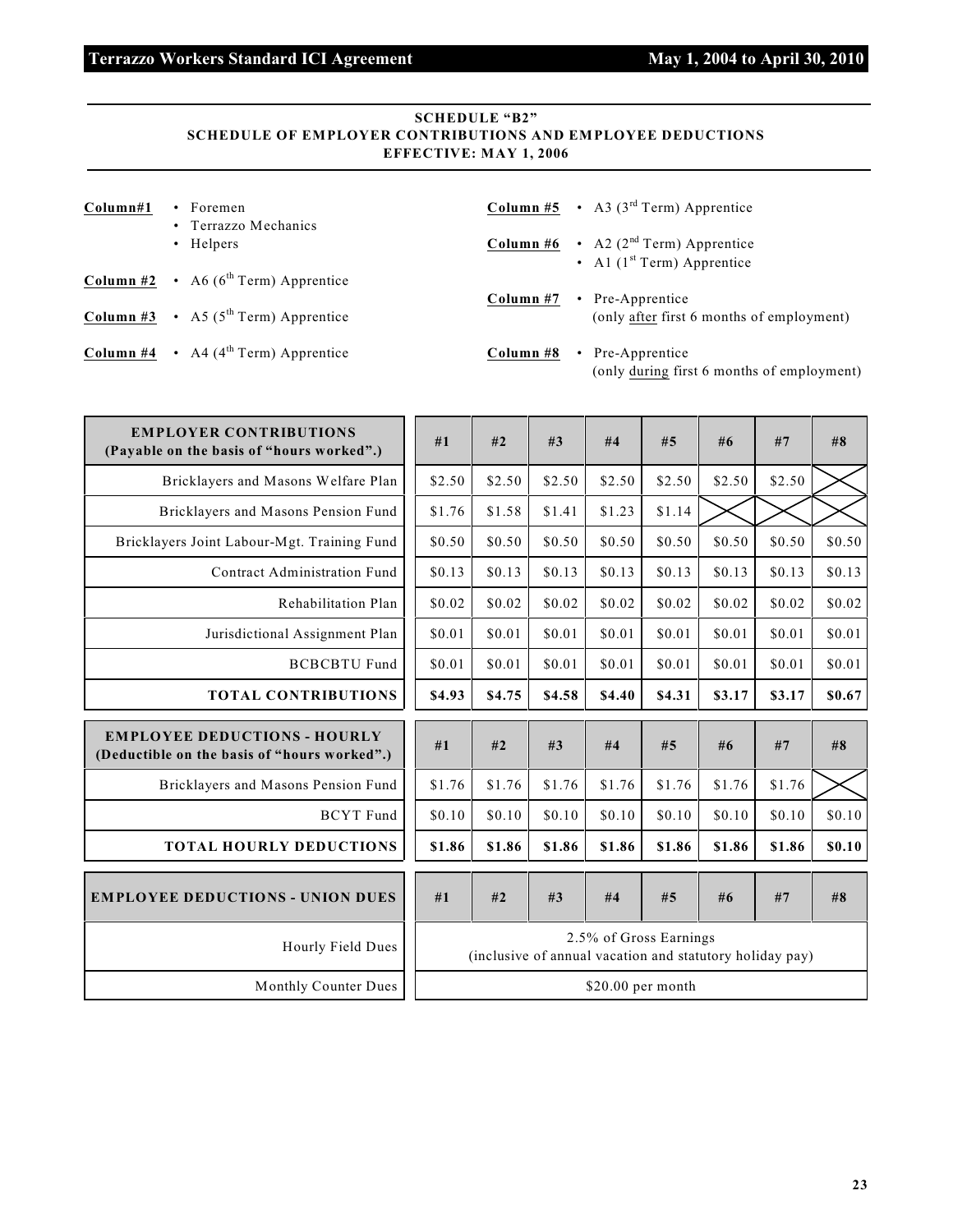### **SCHEDULE "B3" SCHEDULE OF EMPLOYER CONTRIBUTIONS AND EMPLOYEE DEDUCTIONS EFFECTIVE: MAY 1, 2007**

| Column#1 | $\cdot$ Foremen<br>• Terrazzo Mechanics                       |           | <b>Column #5</b> • A3 ( $3^{\text{rd}}$ Term) Apprentice                                      |
|----------|---------------------------------------------------------------|-----------|-----------------------------------------------------------------------------------------------|
|          | • Helpers                                                     |           | <b>Column #6</b> $\cdot$ A2 (2 <sup>nd</sup> Term) Apprentice<br>• Al $(1st Term)$ Apprentice |
|          | <b>Column #2</b> $\cdot$ A6 (6 <sup>th</sup> Term) Apprentice | Column #7 | • Pre-Apprentice                                                                              |
|          | <b>Column #3</b> • A5 ( $5^{\text{th}}$ Term) Apprentice      |           | (only after first 6 months of employment)                                                     |
|          | <b>Column #4</b> $\cdot$ A4 (4 <sup>th</sup> Term) Apprentice | Column #8 | • Pre-Apprentice<br>(only during first 6 months of employment)                                |

| <b>EMPLOYER CONTRIBUTIONS</b><br>(Payable on the basis of "hours worked".)          | #1     | #2     | #3                                                       | #4     | #5                     | #6     | #7     | #8     |
|-------------------------------------------------------------------------------------|--------|--------|----------------------------------------------------------|--------|------------------------|--------|--------|--------|
| Bricklayers and Masons Welfare Plan                                                 | \$2.50 | \$2.50 | \$2.50                                                   | \$2.50 | \$2.50                 | \$2.50 | \$2.50 |        |
| Bricklayers and Masons Pension Fund                                                 | \$1.92 | \$1.73 | \$1.54                                                   | \$1.34 | \$1.25                 |        |        |        |
| Bricklayers Joint Labour-Mgt. Training Fund                                         | \$0.50 | \$0.50 | \$0.50                                                   | \$0.50 | \$0.50                 | \$0.50 | \$0.50 | \$0.50 |
| Contract Administration Fund                                                        | \$0.13 | \$0.13 | \$0.13                                                   | \$0.13 | \$0.13                 | \$0.13 | \$0.13 | \$0.13 |
| Rehabilitation Plan                                                                 | \$0.02 | \$0.02 | \$0.02                                                   | \$0.02 | \$0.02                 | \$0.02 | \$0.02 | \$0.02 |
| Jurisdictional Assignment Plan                                                      | \$0.01 | \$0.01 | \$0.01                                                   | \$0.01 | \$0.01                 | \$0.01 | \$0.01 | \$0.01 |
| <b>BCBCBTU Fund</b>                                                                 | \$0.01 | \$0.01 | \$0.01                                                   | \$0.01 | \$0.01                 | \$0.01 | \$0.01 | \$0.01 |
| <b>TOTAL CONTRIBUTIONS</b>                                                          | \$5.09 | \$4.90 | \$4.71                                                   | \$4.51 | \$4.42                 | \$3.17 | \$3.17 | \$0.67 |
|                                                                                     |        |        |                                                          |        |                        |        |        |        |
| <b>EMPLOYEE DEDUCTIONS - HOURLY</b><br>(Deductible on the basis of "hours worked".) | #1     | #2     | #3                                                       | #4     | #5                     | #6     | #7     | #8     |
| Bricklayers and Masons Pension Fund                                                 | \$1.92 | \$1.92 | \$1.92                                                   | \$1.92 | \$1.92                 | \$1.92 | \$1.92 |        |
| <b>BCYT</b> Fund                                                                    | \$0.10 | \$0.10 | \$0.10                                                   | \$0.10 | \$0.10                 | \$0.10 | \$0.10 | \$0.10 |
| <b>TOTAL HOURLY DEDUCTIONS</b>                                                      | \$2.02 | \$2.02 | \$2.02                                                   | \$2.02 | \$2.02                 | \$2.02 | \$2.02 | \$0.10 |
| <b>EMPLOYEE DEDUCTIONS - UNION DUES</b>                                             | #1     | #2     | #3                                                       | #4     | #5                     | #6     | #7     | #8     |
| Hourly Field Dues                                                                   |        |        | (inclusive of annual vacation and statutory holiday pay) |        | 2.5% of Gross Earnings |        |        |        |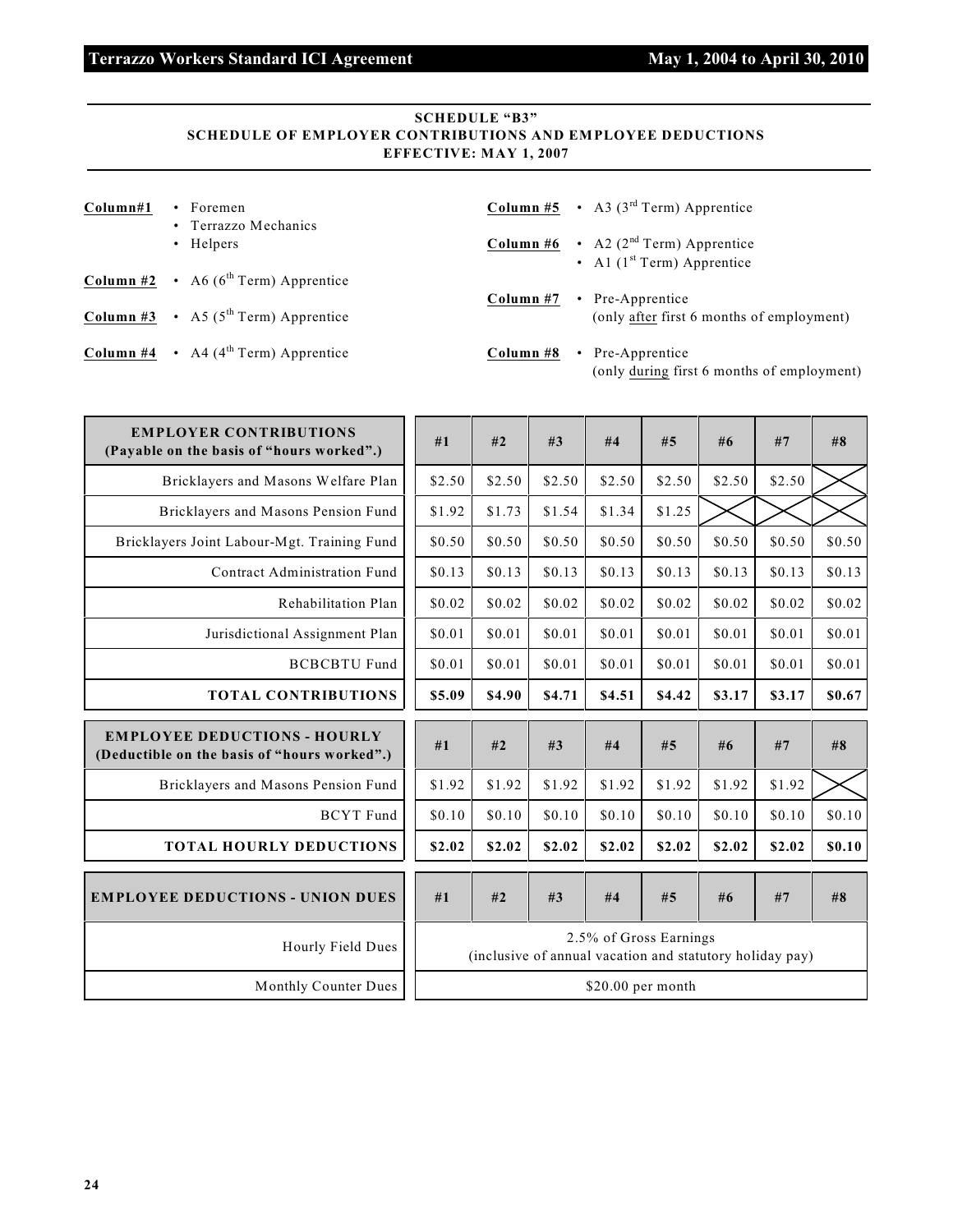## **SCHEDULE "B4" SCHEDULE OF EMPLOYER CONTRIBUTIONS AND EMPLOYEE DEDUCTIONS EFFECTIVE: MAY 1, 2008**

| Column#1 | $\cdot$ Foremen<br>• Terrazzo Mechanics                       |           | <b>Column #5</b> • A3 ( $3^{\text{rd}}$ Term) Apprentice                                      |
|----------|---------------------------------------------------------------|-----------|-----------------------------------------------------------------------------------------------|
|          | • Helpers                                                     |           | <b>Column #6</b> $\cdot$ A2 (2 <sup>nd</sup> Term) Apprentice<br>• Al $(1st Term)$ Apprentice |
|          | <b>Column #2</b> $\cdot$ A6 (6 <sup>th</sup> Term) Apprentice | Column #7 | • Pre-Apprentice                                                                              |
|          | <b>Column #3</b> • A5 ( $5^{\text{th}}$ Term) Apprentice      |           | (only after first 6 months of employment)                                                     |
|          | <b>Column #4</b> $\cdot$ A4 (4 <sup>th</sup> Term) Apprentice | Column #8 | • Pre-Apprentice<br>(only during first 6 months of employment)                                |

| <b>EMPLOYER CONTRIBUTIONS</b><br>(Payable on the basis of "hours worked".)          | #1     | #2     | #3                                                       | #4                     | #5     | #6     | #7     | #8     |
|-------------------------------------------------------------------------------------|--------|--------|----------------------------------------------------------|------------------------|--------|--------|--------|--------|
| Bricklayers and Masons Welfare Plan                                                 | \$2.50 | \$2.50 | \$2.50                                                   | \$2.50                 | \$2.50 | \$2.50 | \$2.50 |        |
| Bricklayers and Masons Pension Fund                                                 | \$2.08 | \$1.87 | \$1.66                                                   | \$1.46                 | \$1.35 |        |        |        |
| Bricklayers Joint Labour-Mgt. Training Fund                                         | \$0.50 | \$0.50 | \$0.50                                                   | \$0.50                 | \$0.50 | \$0.50 | \$0.50 | \$0.50 |
| Contract Administration Fund                                                        | \$0.13 | \$0.13 | \$0.13                                                   | \$0.13                 | \$0.13 | \$0.13 | \$0.13 | \$0.13 |
| Rehabilitation Plan                                                                 | \$0.02 | \$0.02 | \$0.02                                                   | \$0.02                 | \$0.02 | \$0.02 | \$0.02 | \$0.02 |
| Jurisdictional Assignment Plan                                                      | \$0.01 | \$0.01 | \$0.01                                                   | \$0.01                 | \$0.01 | \$0.01 | \$0.01 | \$0.01 |
| <b>BCBCBTU Fund</b>                                                                 | \$0.01 | \$0.01 | \$0.01                                                   | \$0.01                 | \$0.01 | \$0.01 | \$0.01 | \$0.01 |
| <b>TOTAL CONTRIBUTIONS</b>                                                          | \$5.25 | \$5.04 | \$4.83                                                   | \$4.63                 | \$4.52 | \$3.17 | \$3.17 | \$0.67 |
|                                                                                     |        |        |                                                          |                        |        |        |        |        |
| <b>EMPLOYEE DEDUCTIONS - HOURLY</b><br>(Deductible on the basis of "hours worked".) | #1     | #2     | #3                                                       | #4                     | #5     | #6     | #7     | #8     |
| Bricklayers and Masons Pension Fund                                                 | \$2.08 | \$2.08 | \$2.08                                                   | \$2.08                 | \$2.08 | \$2.08 | \$2.08 |        |
| <b>BCYT</b> Fund                                                                    | \$0.10 | \$0.10 | \$0.10                                                   | \$0.10                 | \$0.10 | \$0.10 | \$0.10 | \$0.10 |
| <b>TOTAL HOURLY DEDUCTIONS</b>                                                      | \$2.18 | \$2.18 | \$2.18                                                   | \$2.18                 | \$2.18 | \$2.18 | \$2.18 | \$0.10 |
| <b>EMPLOYEE DEDUCTIONS - UNION DUES</b>                                             | #1     | #2     | #3                                                       | #4                     | #5     | #6     | #7     | #8     |
| Hourly Field Dues                                                                   |        |        | (inclusive of annual vacation and statutory holiday pay) | 2.5% of Gross Earnings |        |        |        |        |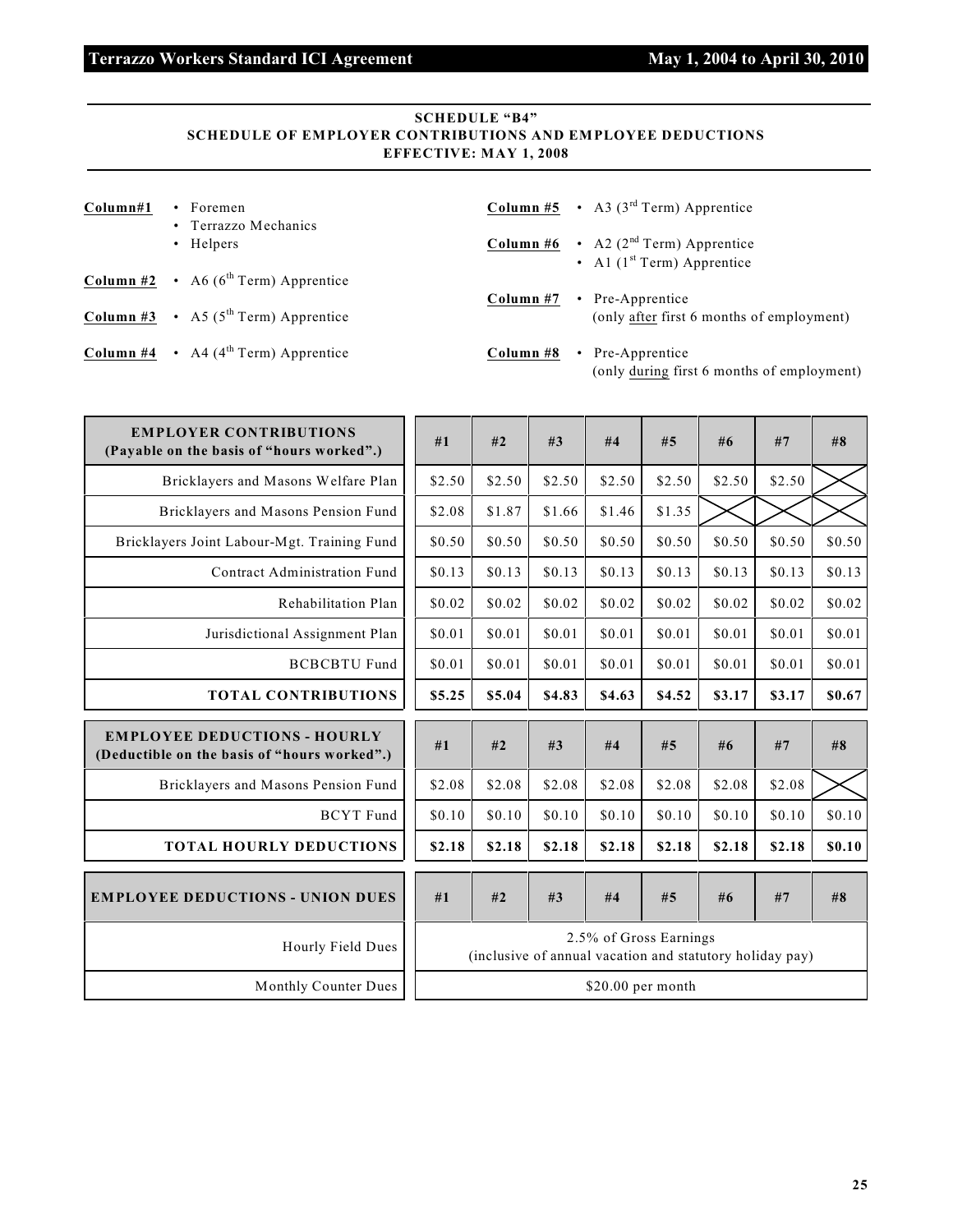## **SCHEDULE "B5" SCHEDULE OF EMPLOYER CONTRIBUTIONS AND EMPLOYEE DEDUCTIONS EFFECTIVE: MAY 1, 2009**

| Column#1 | $\cdot$ Foremen<br>• Terrazzo Mechanics                       |           | <b>Column #5</b> • A3 ( $3^{\text{rd}}$ Term) Apprentice                                      |
|----------|---------------------------------------------------------------|-----------|-----------------------------------------------------------------------------------------------|
|          | • Helpers                                                     |           | <b>Column #6</b> $\cdot$ A2 (2 <sup>nd</sup> Term) Apprentice<br>• Al $(1st Term)$ Apprentice |
|          | <b>Column #2</b> $\cdot$ A6 (6 <sup>th</sup> Term) Apprentice | Column #7 | • Pre-Apprentice                                                                              |
|          | <b>Column #3</b> • A5 ( $5^{\text{th}}$ Term) Apprentice      |           | (only after first 6 months of employment)                                                     |
|          | <b>Column #4</b> $\cdot$ A4 (4 <sup>th</sup> Term) Apprentice | Column #8 | • Pre-Apprentice<br>(only during first 6 months of employment)                                |

| <b>EMPLOYER CONTRIBUTIONS</b><br>(Payable on the basis of "hours worked".)          | #1     | #2     | #3                                                       | #4     | #5                     | #6     | #7     | #8     |
|-------------------------------------------------------------------------------------|--------|--------|----------------------------------------------------------|--------|------------------------|--------|--------|--------|
| Bricklayers and Masons Welfare Plan                                                 | \$2.50 | \$2.50 | \$2.50                                                   | \$2.50 | \$2.50                 | \$2.50 | \$2.50 |        |
| Bricklayers and Masons Pension Fund                                                 | \$2.25 | \$2.03 | \$1.80                                                   | \$1.58 | \$1.46                 |        |        |        |
| Bricklayers Joint Labour-Mgt. Training Fund                                         | \$0.50 | \$0.50 | \$0.50                                                   | \$0.50 | \$0.50                 | \$0.50 | \$0.50 | \$0.50 |
| Contract Administration Fund                                                        | \$0.13 | \$0.13 | \$0.13                                                   | \$0.13 | \$0.13                 | \$0.13 | \$0.13 | \$0.13 |
| Rehabilitation Plan                                                                 | \$0.02 | \$0.02 | \$0.02                                                   | \$0.02 | \$0.02                 | \$0.02 | \$0.02 | \$0.02 |
| Jurisdictional Assignment Plan                                                      | \$0.01 | \$0.01 | \$0.01                                                   | \$0.01 | \$0.01                 | \$0.01 | \$0.01 | \$0.01 |
| <b>BCBCBTU Fund</b>                                                                 | \$0.01 | \$0.01 | \$0.01                                                   | \$0.01 | \$0.01                 | \$0.01 | \$0.01 | \$0.01 |
| <b>TOTAL CONTRIBUTIONS</b>                                                          | \$5.42 | \$5.20 | \$4.97                                                   | \$4.75 | \$4.63                 | \$3.17 | \$3.17 | \$0.67 |
|                                                                                     |        |        |                                                          |        |                        |        |        |        |
| <b>EMPLOYEE DEDUCTIONS - HOURLY</b><br>(Deductible on the basis of "hours worked".) | #1     | #2     | #3                                                       | #4     | #5                     | #6     | #7     | #8     |
| Bricklayers and Masons Pension Fund                                                 | \$2.25 | \$2.25 | \$2.25                                                   | \$2.25 | \$2.25                 | \$2.25 | \$2.25 |        |
| <b>BCYT</b> Fund                                                                    | \$0.10 | \$0.10 | \$0.10                                                   | \$0.10 | \$0.10                 | \$0.10 | \$0.10 | \$0.10 |
| <b>TOTAL HOURLY DEDUCTIONS</b>                                                      | \$2.35 | \$2.35 | \$2.35                                                   | \$2.35 | \$2.35                 | \$2.35 | \$2.35 | \$0.10 |
| <b>EMPLOYEE DEDUCTIONS - UNION DUES</b>                                             | #1     | #2     | #3                                                       | #4     | #5                     | #6     | #7     | #8     |
| Hourly Field Dues                                                                   |        |        | (inclusive of annual vacation and statutory holiday pay) |        | 2.5% of Gross Earnings |        |        |        |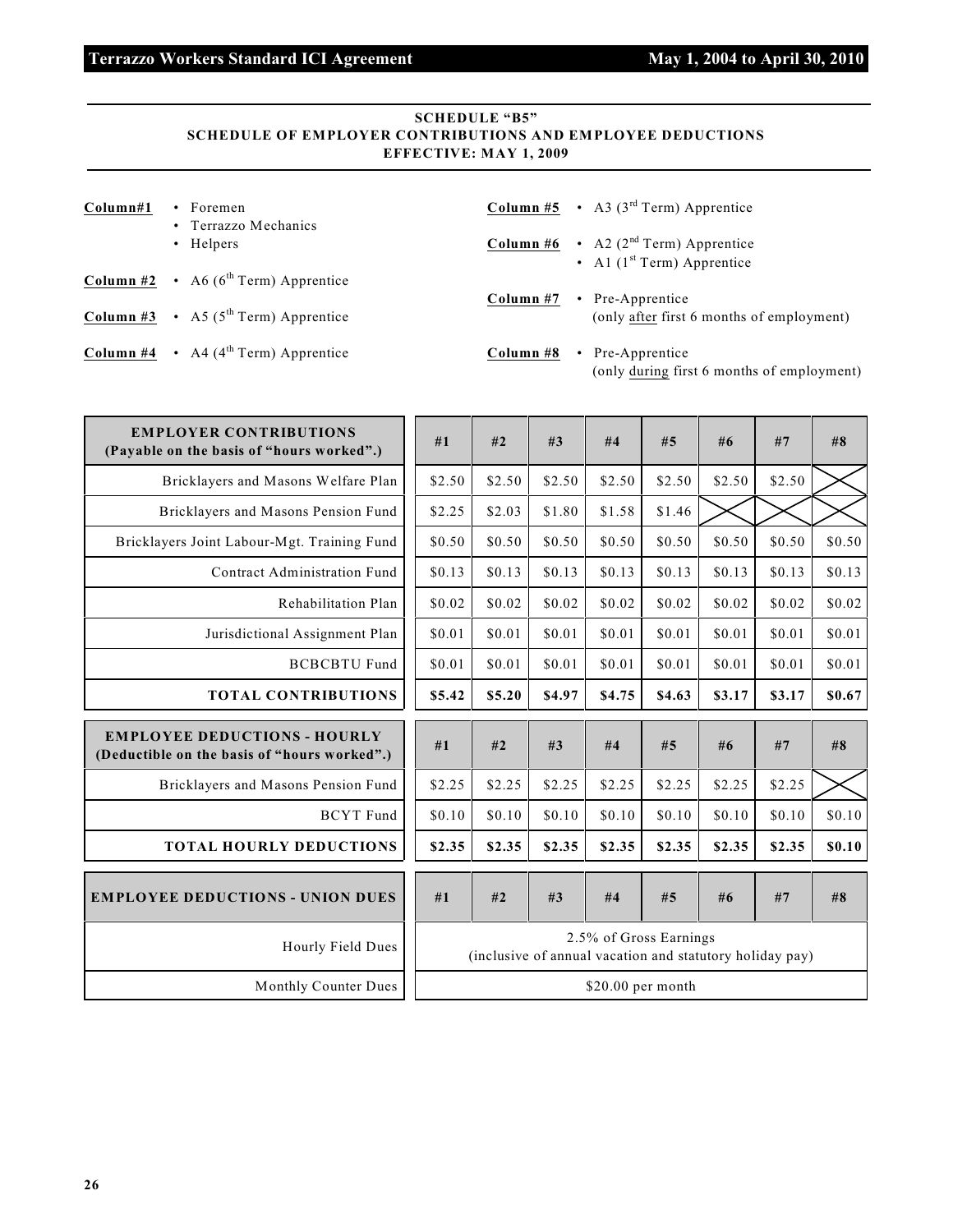#### **APPENDIX "A" - DEFINITIONS AND ABBREVIATIONS (PAGE 1 OF 2)**

The following definitions and abbreviations shall be applicable to the interpretation of this Agreement.

#### **1. BCBCBTU**

Bargaining Council of British Columbia Building Trade Unions

#### **2. BCYT**

British Columbia and Yukon Territory Building and Construction Trades Council

#### **3. BJLMTF**

Bricklayers Joint Labour-Management Training Fund

#### **4. CLR**

Construction Labour Relations Association of British Columbia

#### **5. Day**

Unless otherwise specified, one (1) day shall be deemed to mean one (1) full calendar day, and such day shall be deemed to commence at 12:00 midnight.

#### **6. Employee**

Any individual who is a member of the Union, and/or such other person employed by the Employer under the terms of this Agreement.

#### **7. Employer**

Any individual, business, partnership, company, corporation, or other similar entity, signatory to this Agreement. Where the term Employer is used within this Agreement, and the context of such usage makes it appropriate and logical to regard this term as a reference to a person, as opposed to a legal entity, then such usage shall be considered to refer to an authorized representative of the Employer.

#### **8. Gender**

Wherever the words "man", "men", "he" or "his" are utilized in this Agreement they shall be considered to apply equally to both genders (i.e. male and female).

#### **9. Hours Worked**

- **(a)** 1 straight time hour = 1 hour worked
- **(b)** 1 time and one-half overtime hour = 1 hour worked
- **(c)** 1 double time overtime hour = 1 hour worked

#### **10. Industrial Construction**

Shall include, as examples: (i) manufacturing, (ii) production plants such as pulp mills, (iii) chemical plants, (iv) refineries, including the transmission facilities, (v) meter pumping, (vi) compressor stations, (vii) munitions plants, (viii) mines, (ix) power generating plants, (x) bulk loading terminals, (xi) dams, and (xii) breweries, etc.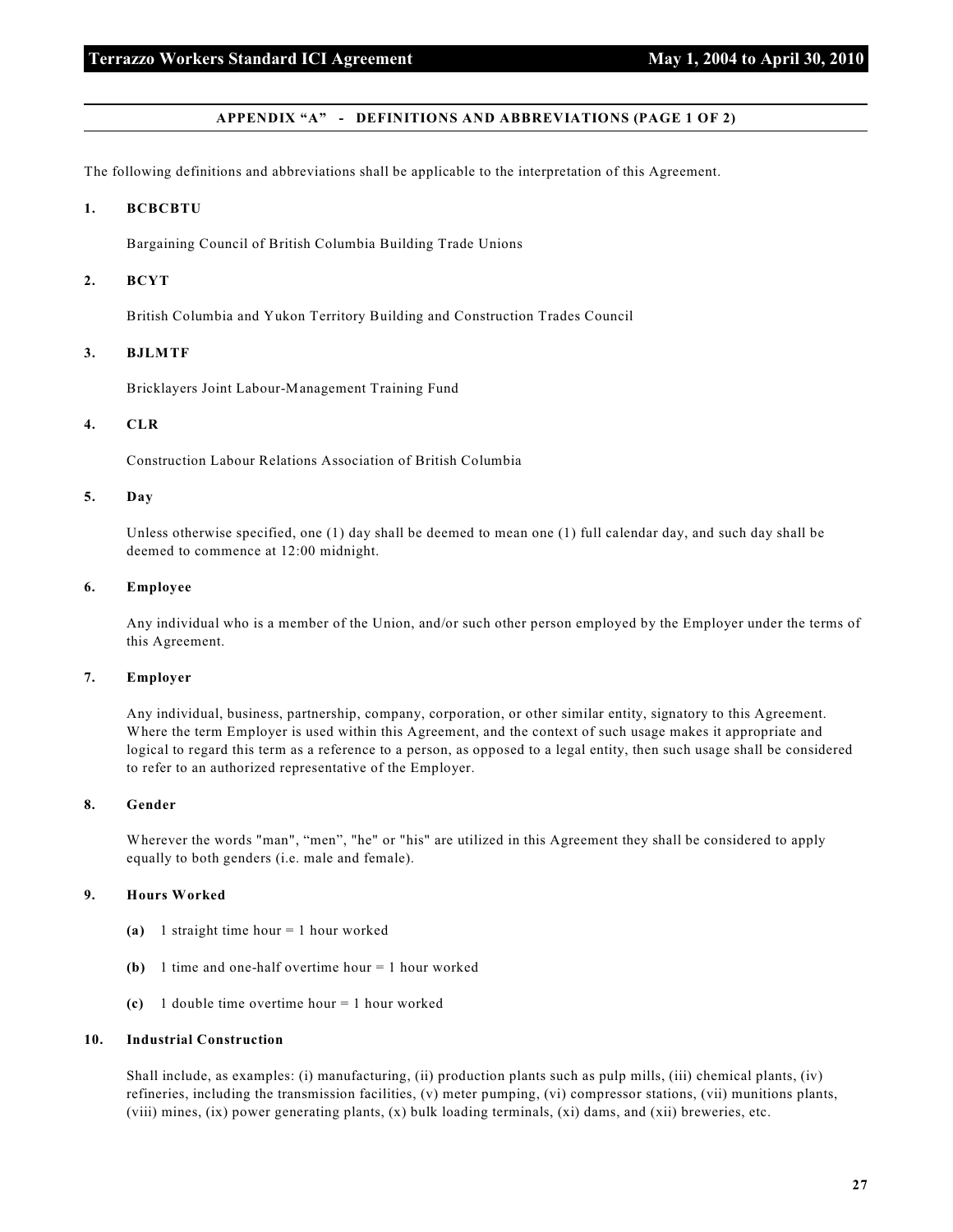#### **APPENDIX "A" - DEFINITIONS AND ABBREVIATIONS (PAGE 2 OF 2)**

#### **11. IUBAC**

International Union of Bricklayers and Allied Craftworkers

#### **12. Local Resident**

A local resident shall be defined as any person residing within one hundred (100) kilometres by road of the project or, where ferry travel is involved, within seventy-five (75) minutes travel time including ferry travel and road kilometres, and who has resided at a permanent address for a period of forty-five (45) calendar days in any city, town, village or district where the work is being performed.

#### **13. Lower Mainland**

The area of BC inclusive of: Abbotsford, Aldergrove, Anmore, Belcarra, Burnaby, Chilliwack, Coquitlam, Delta, Langley (City and Township), Maple Ridge, Mission, New Westminster, North Vancouver (City and District), Pitt Meadows, Port Coquitlam, Port Moody, Richmond, Surrey, West Vancouver and White Rock.

#### **14. LRB**

British Columbia Labour Relations Board

#### **15. MCA of BC**

Masonry Contractors Association of BC

#### **16. Out-Of-Town Project**

Any project to which an Employee does not travel daily from his/her residence. Notwithstanding the foregoing, any project that is located more than two (2) hours travel, each way, from an Employee's residence, any project to which it is not practical for the Employee to travel daily from his/her residence, and any project to which it is not cost effective for the Employer if the Employee travels daily from his/her residence, shall be defined as an out-of-town project.

#### **17. Terrazzo Worker**

Any individual who is a member of the Union and/or is otherwise eligible to be employed under the terms of this Agreement.

#### **18. Union**

IUBAC Local #2 BC and/or any other such IUBAC Local(s) as may be established whose membership performs ICI work as governed by the terms of this Agreement. Where the term Union is used within this Agreement, and the context of such usage makes it appropriate and logical to regard this term as a reference to a person, as opposed to a legal entity, then such usage shall be considered to refer to an authorized representative of the Union.

#### **19. WorkSafeBC**

Workers' Compensation Board of BC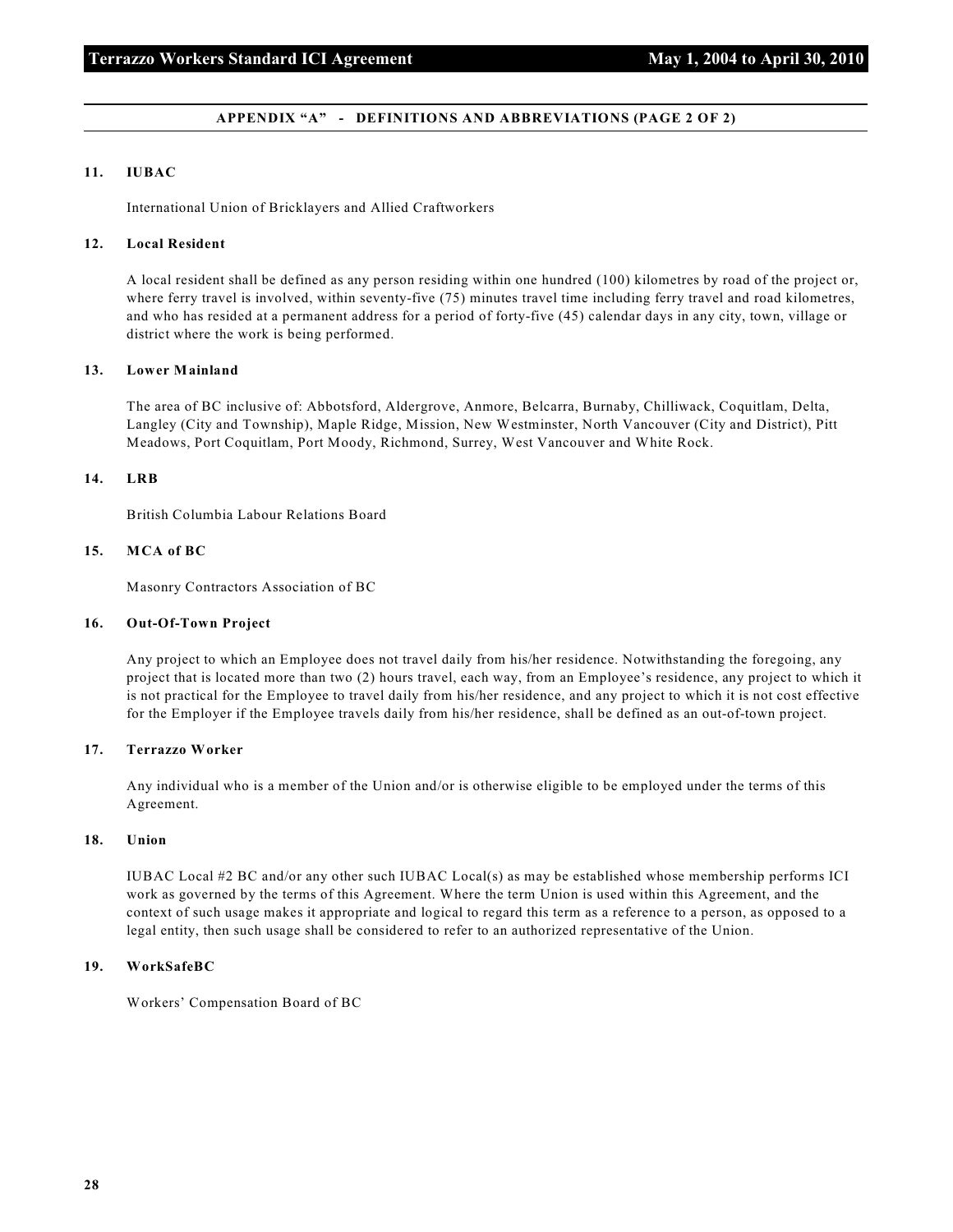#### **APPENDIX "B" - SCOPE OF WORK AND TRADE JURISDICTION**

- **1.** The casting of all Terrazzo in shop and on jobs, all bedding above concrete floors or walls that the preparation, cutting, laying or setting of metal composition or wooden strips and the laying and cutting of metal strips, lath or any other reinforcement where used in Terrazzo work, shall be the work of the Terrazzo Worker.
- **2.** All cement Terrazzo, Magnesite Terrazzo, De-O-Tex, Rustic or rough washed for interior or exterior of buildings and any other kind of plastic mixtures composed of chips or marble, granite, blue stone, enamel, mother-of-pearl and all other kinds of chips when mixed with cement rubber, magnesium chloride or other binding material, when used on floors, ceilings, stairs, saddles or any other part of the interior or exterior of buildings and also other work not considered a part of the building, such as fountains, swimming pools, etc. Also, all other substitutes that may be applied under the same method as Terrazzo. All grinding and polishing shall be the work of the Terrazzo Workers.
- **3.** All manufactured tubular or ready-made metal scaffolding must be erected by members of the Union, unless such scaffolding has already been erected for use by other crafts.
- **4.** Only members of the Union shall perform the on-site unloading, handling, erecting and final installation of materials coming under the jurisdiction of the Terrazzo Workers, regardless of the type of equipment or machinery that is necessary to do same. Other than the operator of the equipment or machinery, same must be manned by members of the Union without bar or restriction.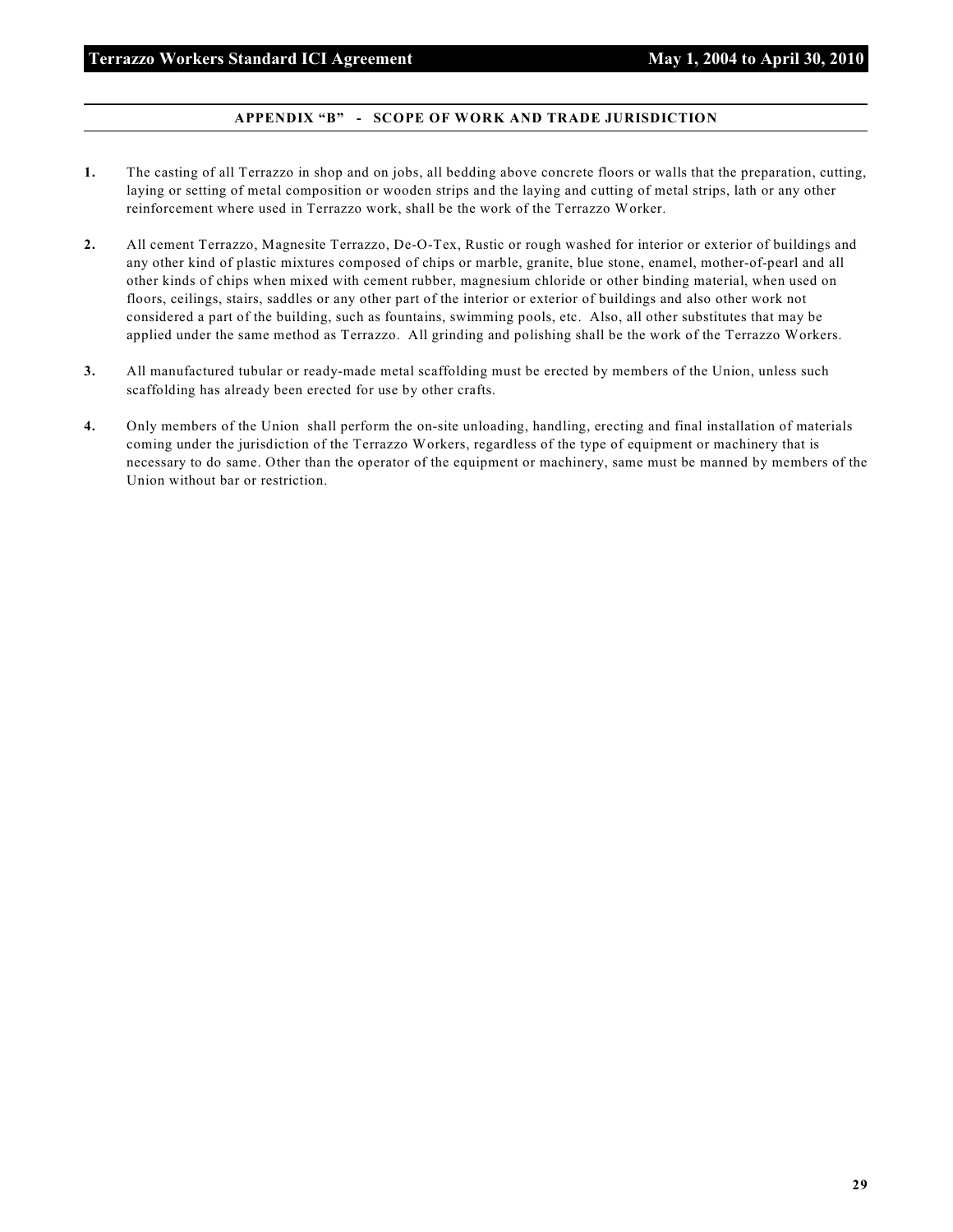#### **APPENDIX "C" - WAGE SECURITY BOND**

#### **(A) Requirement to Deposit and Maintain**

- **(1)** Any Employer who has been signatory to the Terrazzo Workers Standard ICI Agreement for less than three (3) years shall deposit and maintain with the Union an individual Wage Security Bond for a maximum period of three (3) years, for use in the event such Employer should default on the payment of wages, and/or any Employer contributions, and/or any Employee deductions as required under the terms of this Agreement.
- **(2)** Such individual Wage Security Bond shall be:
	- **(a)** of a type suitable to the Union,
	- **(b)** for an amount acceptable to the Union, although such amount shall not exceed twenty five thousand dollars (\$25,000.00),
	- **(c)** retained by the Union for use in accordance with (A) (1), and
	- **(d)** accompanied by a letter from the Employer authorizing such use by the Union.

#### **(B) Return of Wage Security Bond**

- **(1)** An Employer's individual Wage Security Bond shall be returned to such Employer not more than three (3) years after such Employer becomes signatory to this Agreement, or such earlier date as may be approved by the Union.
- **(2)** Notwithstanding (B) (1), in the event such an Employer ceases business within three (3) years of becoming signatory to this Agreement, the Union shall return such Employer's individual Wage Security Bond immediately upon being so informed, provided the Union is satisfied that the Employer has no outstanding wages, and that all Employer contributions, and/or Employee deductions have been remitted as required.
- **(3)** Notwithstanding (B) (1) and (B) (2), an Employer's individual Wage Security Bond shall not be returned to such Employer until at least one (1) year after such Employer has become signatory to this Agreement.